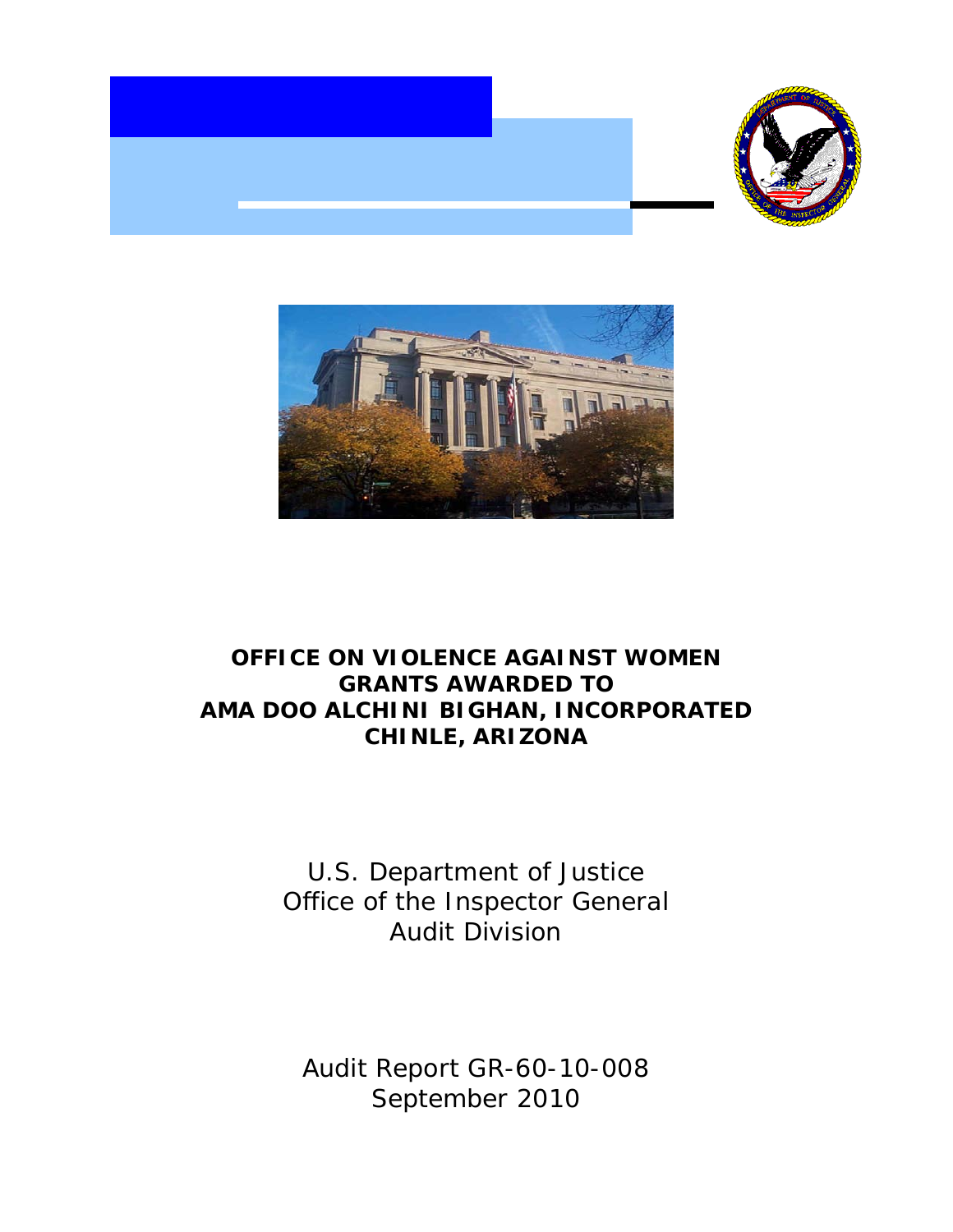# **OFFICE ON VIOLENCE AGAINST WOMEN GRANTS AWARDED TO AMA DOO ALCHINI BIGHAN, INCORPORATED CHINLE, ARIZONA**

# **EXECUTIVE SUMMARY**

The Office of the Inspector General, Audit Division, has completed an audit of the Tribal Domestic Violence and Sexual Assault Coalitions Grant Program (Tribal Coalitions Program), Grant Number 2005-IW-AX-0007, and the Rural Domestic Violence and Child Victimization Enforcement Grant Program (Rural DV Program), Grant Number 2005-WR-AX-0068, in the total amount of \$1,930,450, awarded by the Office On Violence Against Women (OVW) to Ama Doo Alchini Bighan, Incorporated (ADABI), of Chinle, Arizona.

The OVW's websites for the Tribal Coalitions Program and the Rural DV Program state that:

 According to the 2007 National Crime Victimization Survey of the found that about 10% of students report being physically hurt by sexual assault, and stalking living in rural jurisdictions face United States, approximately 623,000 violent crimes–554,000 against female victims–were committed by an intimate partner and approximately 248,300 rape/sexual assault victimizations occurred in 2007. The 2007 Bureau of Justice Statistics Report on "Homicide Trends in the U.S." revealed that about one third of female murder victims were killed by an intimate [partner]. A study released by the Centers for Disease Control and Prevention a boyfriend or girlfriend in the last 12 months. Lastly, according to the Bureau of Justice Statistics Supplemental Victimization Survey on Stalking, an estimated 3.4 million persons age 18 or older were victims of stalking during a 12-month period. Service providers and victims of domestic violence, dating violence, unique barriers to giving and receiving assistance. These include geographic isolation, economic structure, strong social and cultural pressures, and lack of available resources.

The purpose of the Tribal Coalitions Program is to build the capacity of survivors, advocates, Indian women's organizations, and victim service providers to form nonprofit, nongovernmental tribal domestic violence and sexual assault coalitions to end violence against American Indian and Alaska Native women. OVW's Tribal Coalitions Program grants are used to increase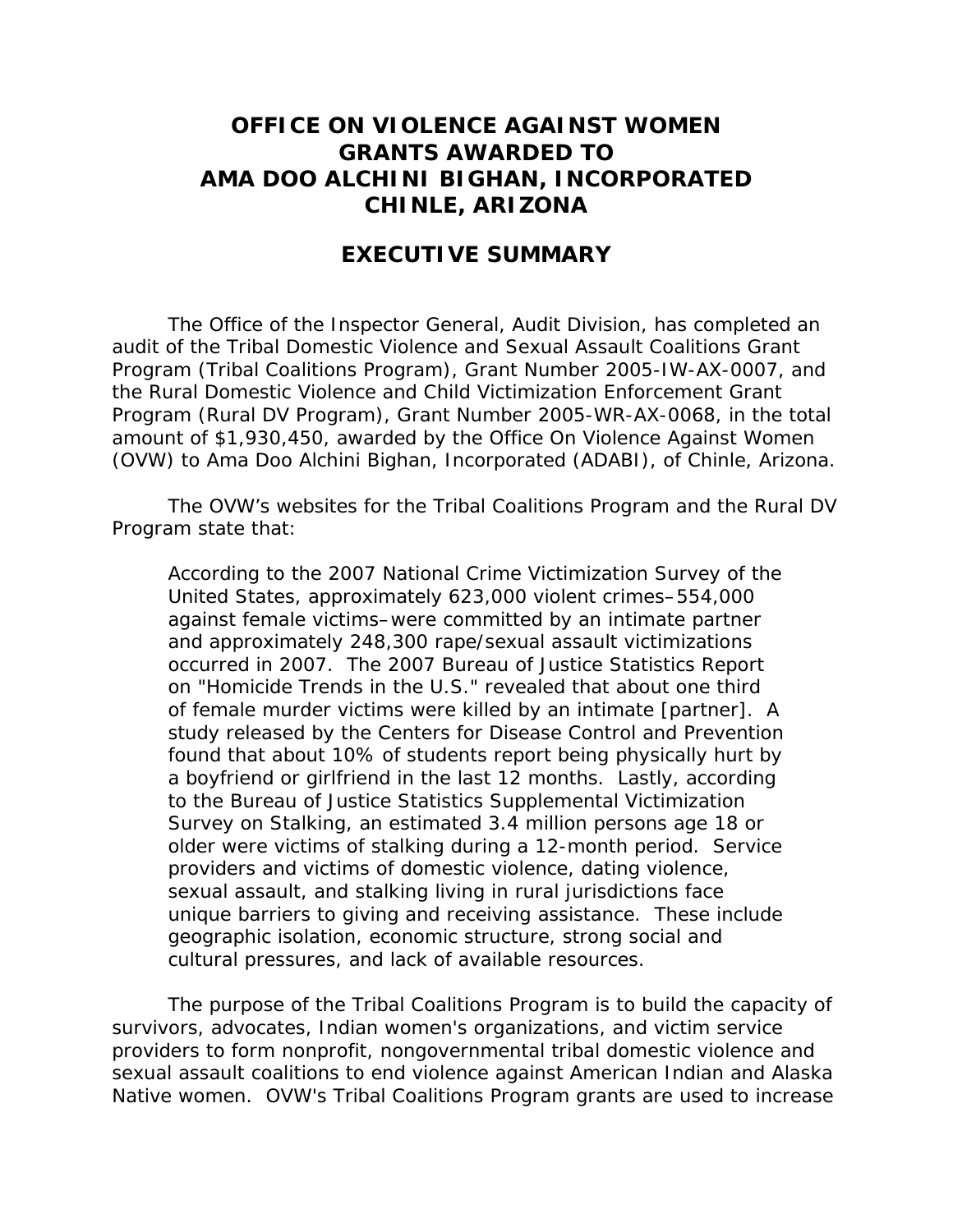awareness of domestic violence and sexual assault against American Indian and Alaska Native women; enhance the response to violence against women at the tribal, federal, and state levels; and identify and provide technical assistance to coalition membership and tribal communities to enhance access to essential services.

 Rural DV Program encourages collaboration between victim advocates, law is paramount in providing services to victims and their children. The Rural depending on annual appropriations, for activities that meaningfully address The purpose of the Rural DV Program is to enhance the safety of children, youth, and adults who are victims of domestic violence, dating violence, sexual assault, and stalking by supporting projects uniquely designed to address and prevent these crimes in rural jurisdictions. The enforcement officers, pretrial service personnel, prosecutors, judges and other court personnel, probation and parole officers, and faith- and community-based leaders to overcome the problems of domestic violence, dating violence, sexual assault, and stalking and to ensure that victim safety DV Program is required to set aside no less than 25 to 40 percent of funds, sexual assault.

# **Audit Purpose**

<span id="page-2-0"></span>-

 accomplishments. The objective of our audit was to review performance in the following areas: (1) internal control environment, (2) drawdowns, (11) monitoring of subgrantees and contractors. We determined that The purpose of this audit was to determine whether reimbursements claimed for costs under the grants were supported, allowable, and in accordance with applicable laws, regulations, guidelines, and terms and conditions of the grant and to determine program performance and (3) grant expenditures, including personnel and indirect costs, (4) budget management and control, (5) matching, (6) property management, (7) program income, (8) financial status and progress reports, (9) grant requirements, (10) program performance and accomplishments, and program income, property management, indirect costs, and management of contractors were not applicable to these grants.<sup>[1](#page-2-0)</sup>

 As shown in Exhibit 1, ADABI was awarded two grants, plus one supplement, totaling \$1,930,450.

 $1$  Our audit objective, scope, and methodology are further discussed in Appendix III.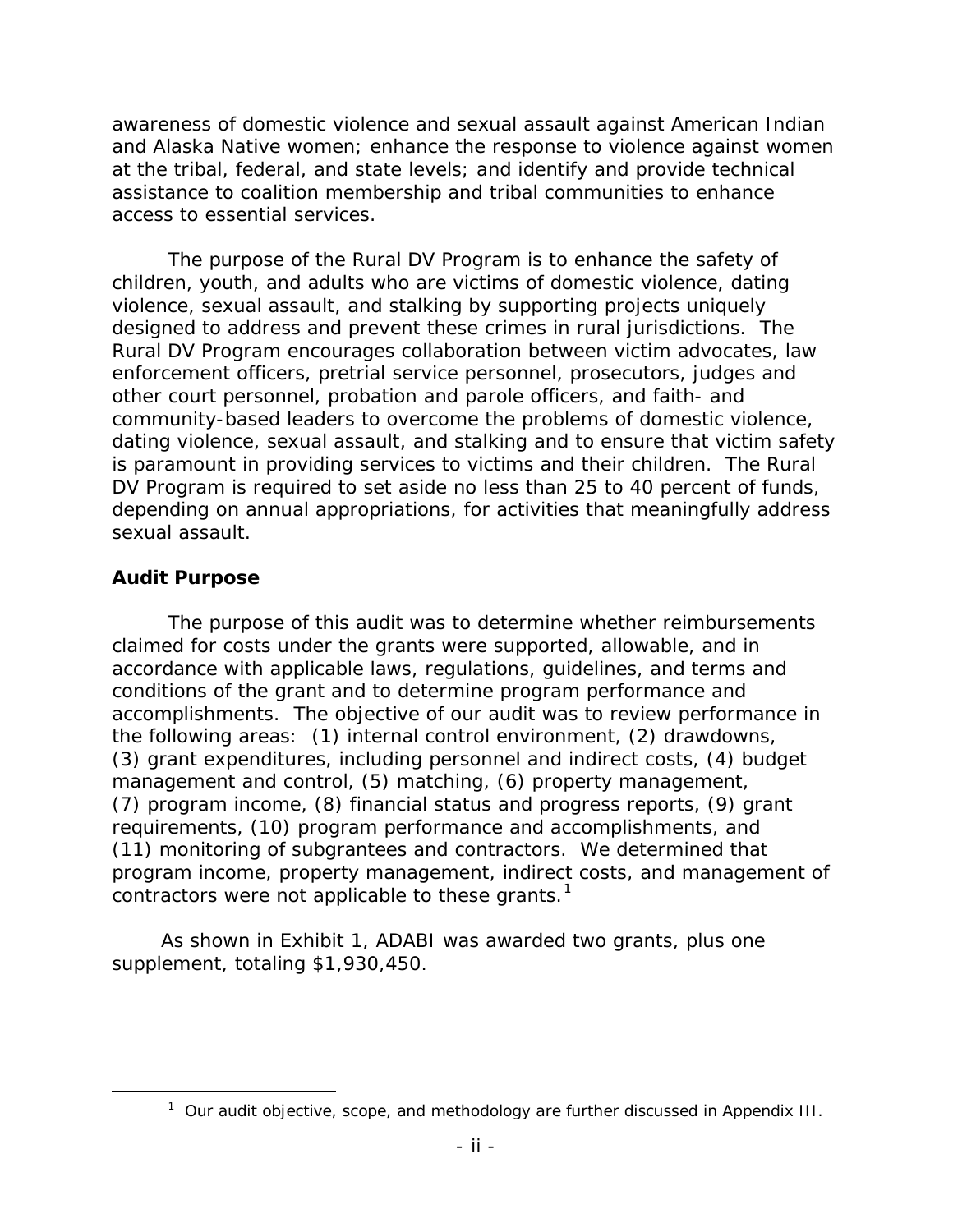| .                                |                     |             |                          |  |  |
|----------------------------------|---------------------|-------------|--------------------------|--|--|
| <b>GRANT AWARD</b>               | <b>AWARD AMOUNT</b> |             | <b>PROGRAM</b>           |  |  |
| 2005-IW-AX-0007                  | $\mathbb{S}$        | 233,965     | <b>Tribal Coalitions</b> |  |  |
| 2005-WR-AX-0068                  |                     | 866,733     | <b>Rural DV</b>          |  |  |
| 2005-WR-AX-0068(S1) <sup>2</sup> |                     | 829,752     | <b>Rural DV</b>          |  |  |
| <b>Total</b>                     |                     | \$1,930,450 |                          |  |  |

## **EXHIBIT 1: AWARDS TO AMA DOO ALCHINI BIGHAN, INCORPORATED**

Source: OJP Grants Management System (GMS)

# **Audit Results**

-

 We examined ADABI's accounting records, Financial Status Reports (FSRs), Categorical Assistance Progress Reports (Progress Reports), operating policies and procedures, and budget management. We found that ADABI met the match requirement for the Tribal Coalitions Program grant, 2005-IW-AX-0007. Additionally, we found that the performance under both grants was acceptable. However, we found that, while there were adequate operating policies and procedures, ADABI does not have approved written financial policies and procedures in place. Also, we found that the FY 2008 Single Audit was delinquent, drawdowns and support documents were inaccurate and notations concerning adjustments to the general ledger were unsupported, some expenses were not accurately recorded in the proper expense categories, and support documentation was inadequate, resulting in \$22,398 in questioned costs. Additionally, payroll records did not always accurately match the hours worked, percentages of salaries charged to the grant exceeded the budget, matching was not recorded in the accounting system, FSRs did not reconcile to the accounting records and were generally late, and Progress Reports were incomplete and generally late. Specifically, we found the following:

- ADABI does not have approved written financial policies and procedures, although they do consult an unofficial draft.
- The FY 2008 Single Audit was delinquent.
- adjustments to the general ledger were unsupported, resulting in the • Some drawdown requests were inaccurate and notations concerning inability to reconcile drawdowns with accounting records.

<span id="page-3-0"></span><sup>2</sup> Supplement One (S1) to grant 2005-WR-AX-0068 was awarded to ADABI September 10, 2007.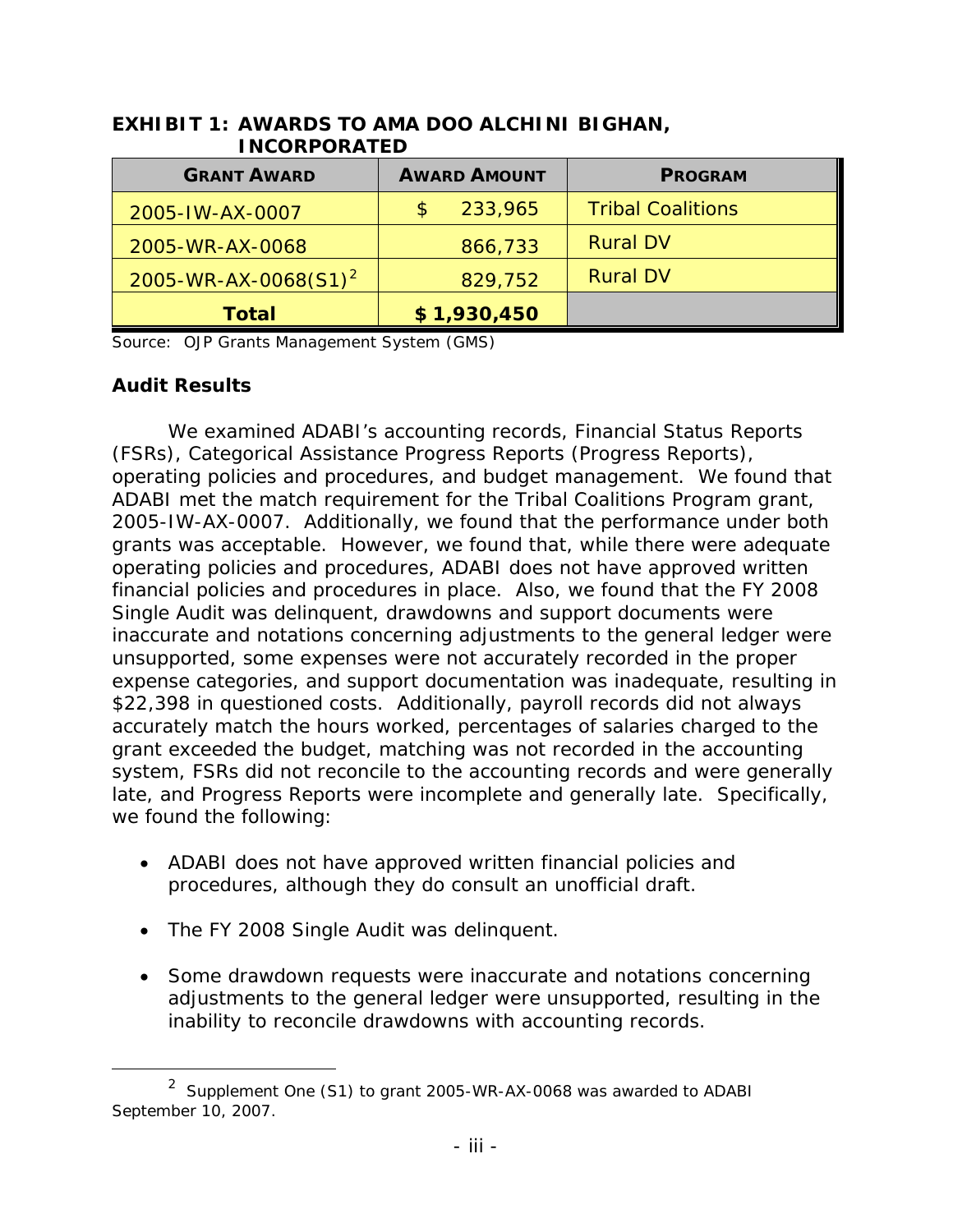- For Grant Number 2005-IW-AX-0007, expenses were incorrectly combined into a single category as subcontractor expenses rather than the appropriate account categories.
- Unsupported questioned costs totaling \$15,186 for Grant Number 2005-IW-AX-0007.
- Unsupported questioned costs totaling \$7,212 for Grant Number 2005-WR-AX-0068.
- 2005-IW-AX-0007 did not always match the hours worked, resulting in • Hours paid to the Executive Director for Grant Number inaccurate payroll records.
- Percentages of salaries charged to both grants exceeded the approved grant budget allocations.
- Matching costs for Grant Number 2005-IW-AX-0007 were not recorded in the accounting system.
- FSRs for both grants generally did not reconcile to the accounting records.
- FSRs for both grants were submitted from 1 to 22 days late.
- from 12 to 42 days late. • Progress Reports for Grant Number 2005-WR-AX-0068 were submitted
- Progress Reports for six of eight reporting periods were missing data required by the special conditions for Grant Number 2005-WR-AX-0068.

These items are discussed in detail in the Findings and Recommendations section of the report. Our audit objective, scope, and methodology are discussed in Appendix I.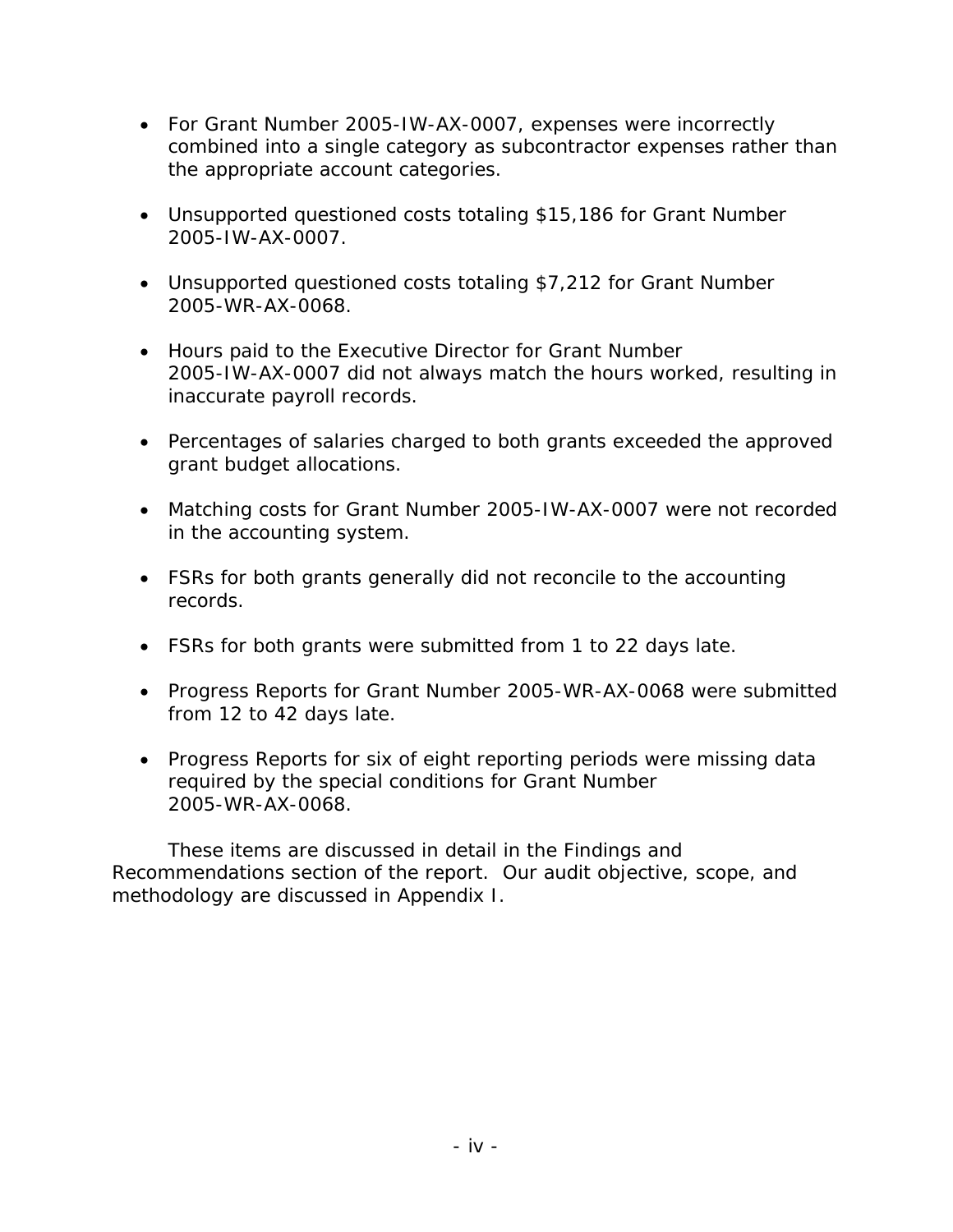# **TABLE OF CONTENTS**

| - SCHEDULE OF DOLLAR-RELATED FINDINGS 19<br><b>APPENDIX I</b>                    |
|----------------------------------------------------------------------------------|
| - UNSUPPORTED QUESTIONED COSTS 20<br><b>APPENDIX II</b>                          |
| APPENDIX III - OBJECTIVES, SCOPE, AND METHODOLOGY 21                             |
| APPENDIX IV - ADABI RESPONSE TO DRAFT AUDIT REPORT23                             |
| - OVW RESPONSE TO DRAFT AUDIT REPORT27<br><b>APPENDIX V</b>                      |
| APPENDIX VI - ANALYSIS AND SUMMARY OF ACTIONS<br>NECESSARY TO CLOSE THE REPORT31 |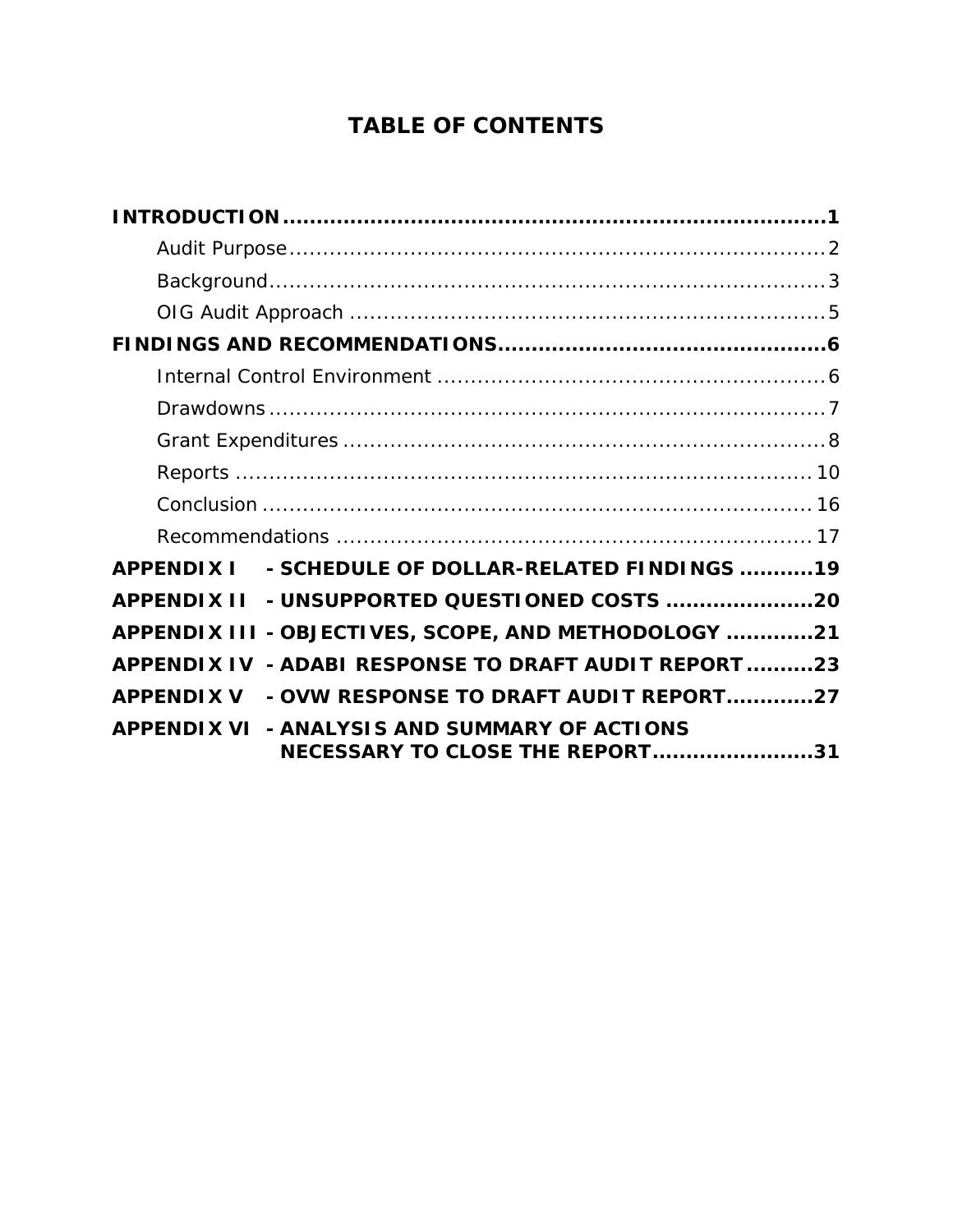# **OFFICE ON VIOLENCE AGAINST WOMEN GRANTS AWARDED TO AMA DOO ALCHINI BIGHAN, INCORPORATED CHINLE, ARIZONA**

# **INTRODUCTION**

 audit of the Tribal Domestic Violence and Sexual Assault Coalitions Grant (OVW) to Ama Doo Alchini Bighan, Incorporated (ADABI), of Chinle, Arizona. The Office of the Inspector General, Audit Division, has completed an Program (Tribal Coalitions Program), Grant Number 2005-IW-AX-0007, and the Rural Domestic Violence and Child Victimization Enforcement Grant Program (Rural DV Program), Grant Number 2005-WR-AX-0068, in the total amount of \$1,930,450, awarded by the Office On Violence Against Women

The OVW's web sites on the Tribal Coalitions Program and the Rural DV Program state that:

 According to the 2007 National Crime Victimization Survey of the found that about 10% of students report being physically hurt by sexual assault, and stalking living in rural jurisdictions face United States, approximately 623,000 violent crimes–554,000 against female victims–were committed by an intimate partner and approximately 248,300 rape/sexual assault victimizations occurred in 2007. The 2007 Bureau of Justice Statistics Report on "Homicide Trends in the U.S." revealed that about one third of female murder victims were killed by an intimate [partner]. A study released by the Centers for Disease Control and Prevention a boyfriend or girlfriend in the last 12 months. Lastly, according to the Bureau of Justice Statistics Supplemental Victimization Survey on Stalking, an estimated 3.4 million persons age 18 or older were victims of stalking during a 12 month period. Service providers and victims of domestic violence, dating violence, unique barriers to giving and receiving assistance. These include geographic isolation, economic structure, strong social and cultural pressures, and lack of available resources.

The purpose of the Tribal Coalitions Program is to build the capacity of survivors, advocates, Indian women's organizations, and victim service providers to form nonprofit, nongovernmental tribal domestic violence and sexual assault coalitions to end violence against American Indian and Alaska Native women. OVW's Tribal Coalitions Program grants are used to increase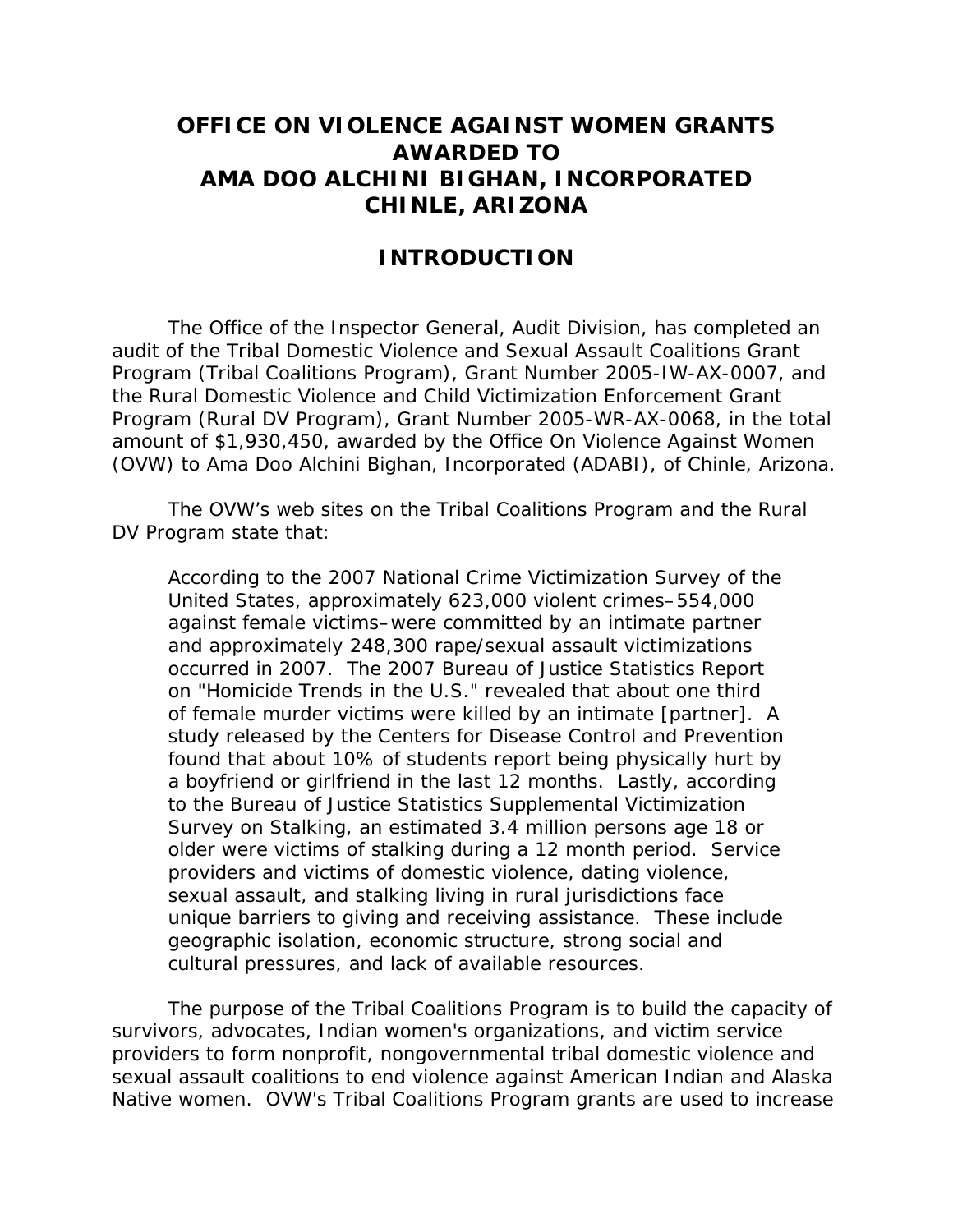awareness of domestic violence and sexual assault against American Indian and Alaska Native women; enhance the response to violence against women at the tribal, federal, and state levels; and identify and provide technical assistance to coalition membership and tribal communities to enhance access to essential services.

 Rural DV Program encourages collaboration between victim advocates, law depending on annual appropriations, for activities that meaningfully address The purpose of the Rural DV Program is to enhance the safety of children, youth, and adults who are victims of domestic violence, dating violence, sexual assault, and stalking by supporting projects uniquely designed to address and prevent these crimes in rural jurisdictions. The enforcement officers, pre-trial service personnel, prosecutors, judges and other court personnel, probation and parole officers, and faith- and community-based leaders to overcome the problems of domestic violence, dating violence, sexual assault, and stalking and ensure that victim safety is paramount in providing services to victims and their children. The Rural DV Program is required to set aside no less than 25 to 40 percent of funds, sexual assault.

# **Audit Purpose**

<span id="page-7-0"></span> $\overline{a}$ 

 accomplishments. The objective of our audit was to review performance in the following areas: (1) internal control environment, (2) drawdowns, (11) monitoring of subgrantees and contractors. We determined that The purpose of this audit was to determine whether reimbursements claimed for costs under the grants were supported, allowable, and in accordance with applicable laws, regulations, guidelines, and terms and conditions of the grant and to determine program performance and (3) grant expenditures, including personnel and indirect costs, (4) budget management and control, (5) matching, (6) property management, (7) program income, (8) financial status and progress reports, (9) grant requirements, (10) program performance and accomplishments, and program income, property management, indirect costs, and management of contractors were not applicable to these grants.  $1$ 

 supplement, totaling \$1,930,450. As shown in Exhibit 1, ADABI was awarded two grants, plus one

 $1$  Our audit objective, scope, and methodology are further discussed in Appendix III.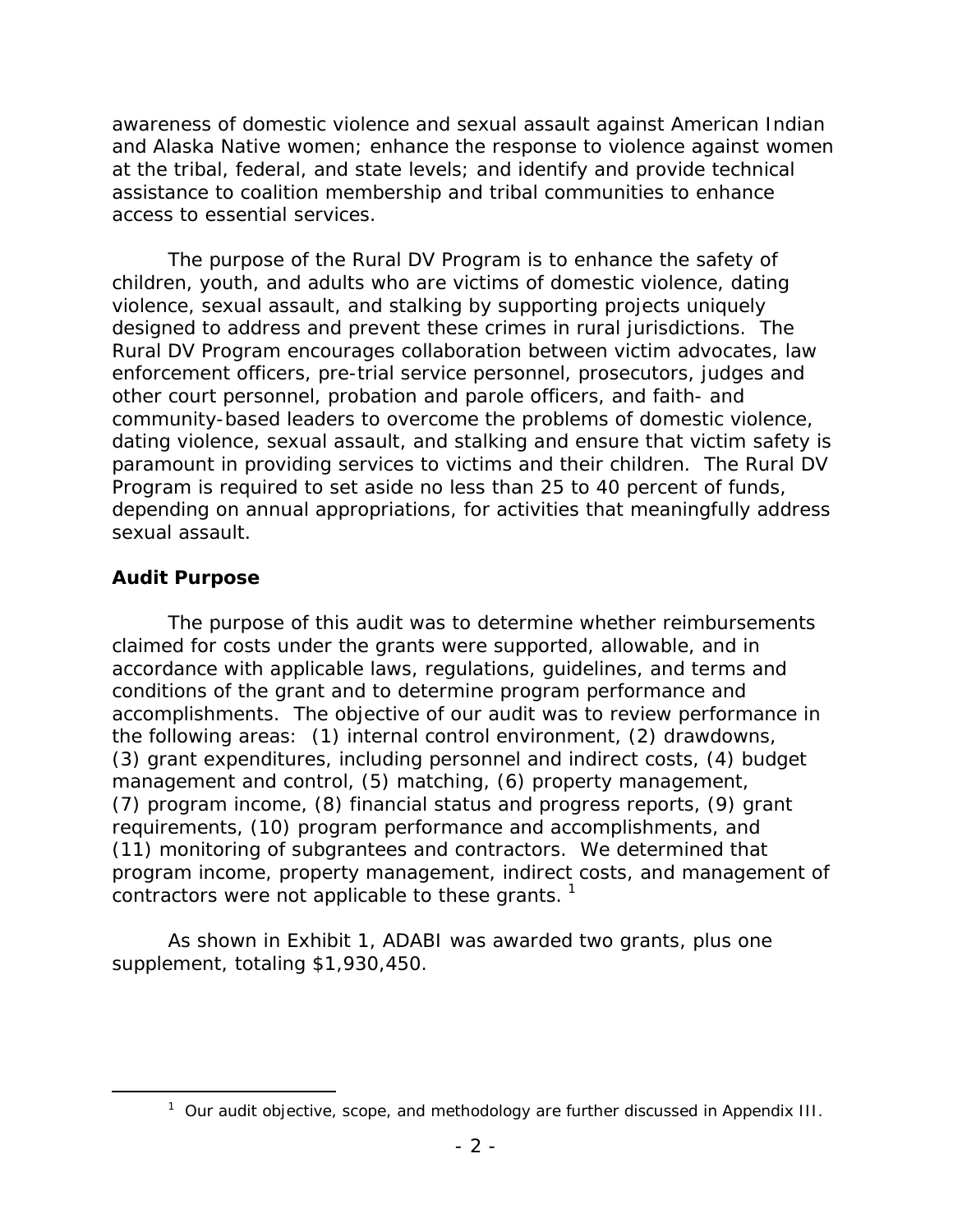| <b>GRANT AWARD</b> | <b>AWARD AMOUNT</b> | <b>PROGRAM</b>          |  |
|--------------------|---------------------|-------------------------|--|
| 2005-IW-AX-0007    | 233,965<br>\$       | <b>Tribal Coalition</b> |  |
| 2005-WR-AX-0068    | 866,733             | <b>Rural DV</b>         |  |
| 2005-WR-AX-        | 829,752             | <b>Rural DV</b>         |  |
| <b>Total</b>       | \$1,930,450         |                         |  |

 **EXHIBIT 1: AWARDS TO AMA DOO ALCHINI BIGHAN, INCORPORATED**

Source: OJP Grants Management System (GMS)

### **Background**

### *Office on Violence Against Women*

 18 grant programs authorized by the *Violence Against Women Act of 1994*  The Office on Violence Against Women (OVW) currently administers and subsequent legislation. These grant programs are designed to develop the nation's capacity to reduce domestic violence, dating violence, sexual assault, and stalking by strengthening services to victims and holding offenders accountable for their actions.

 coalition, known as the Southwest Indigenous Women's Coalition (SWIWC). designed to address and prevent these crimes in rural jurisdictions.<br>Background on these organizations is discussed below. The Tribal Coalitions Program grant was awarded to ADABI for the purpose of establishing a fully functioning Domestic Violence/Sexual Assault The Rural DV Program grant was awarded to ADABI as financial agent, with the Shiprock Home For Women and Children (HFWC) and the Family Harmony Program (FHP) as subrecipients, for the purpose of enhancing the safety of children, youth, and adults who are victims of domestic violence, dating violence, sexual assault, and stalking by supporting projects uniquely

### *Ama Doo Alchini Bighan, Incorporated*

 Ama Doo Alchini Bighan, Incorporated (ADABI), is a private, nonprofit, program. ADABI provides advocacy, prevention, and safe home network Agency of the Navajo Nation. In collaboration with communities within the domestic violence and sexual assault, while fostering safety and healing. community-based domestic violence and sexual assault crisis intervention programs. It also serves victims of intimate partner violence in the Chinle Chinle Agency and surrounding areas, ADABI promotes prevention of

<sup>-</sup>2 Supplement One (S1) to grant 2005-WR-AX-0068 was awarded to ADABI September 10, 2007.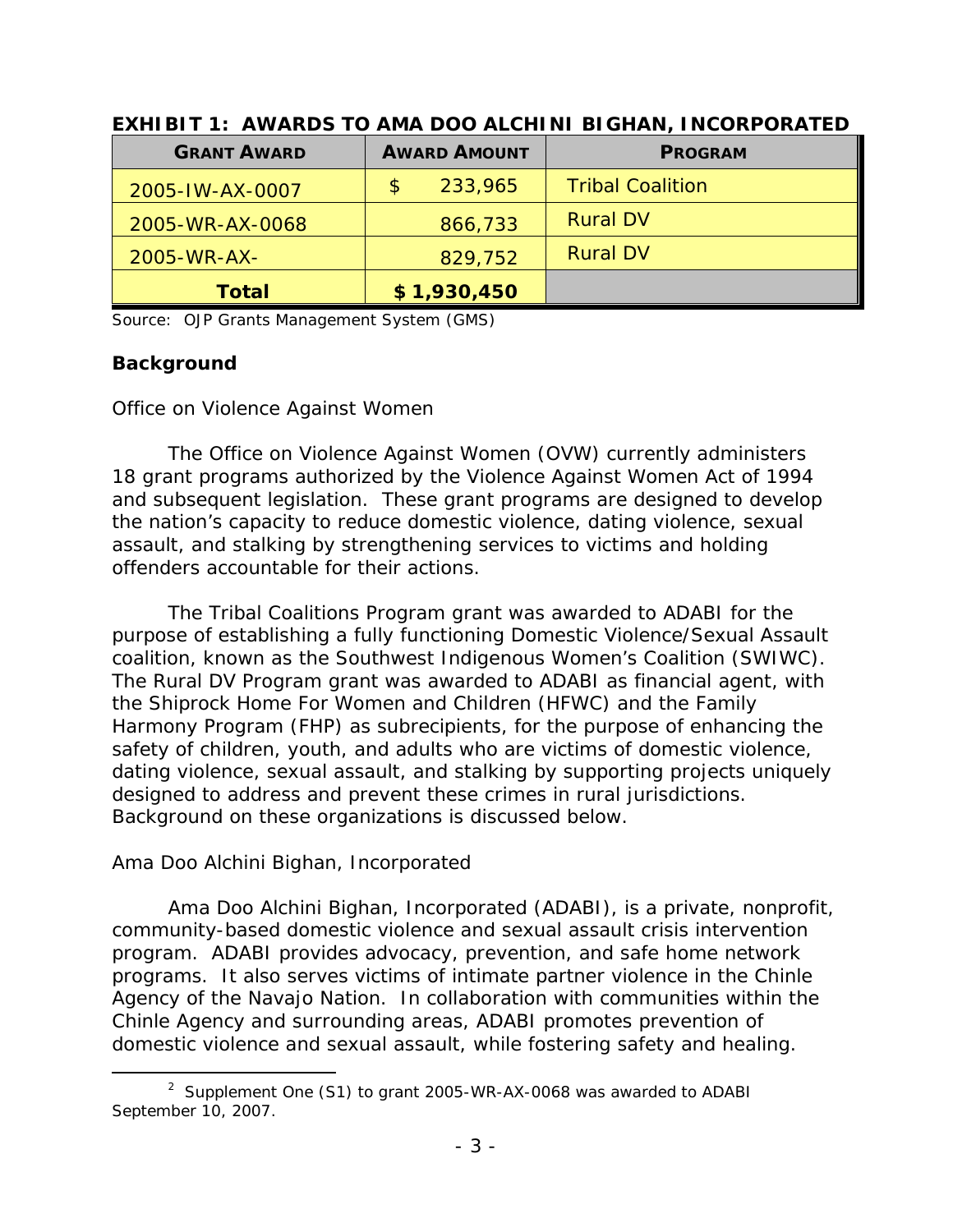Services provided include: (1) 24-hour crisis intervention, (2) traditional and spiritual guidance, (3) assistance with the police and courts, (4) safe house or shelter, (5) emergency food and clothing, (6) support groups, (7) referral to community services, (8) community education and workshops, and (9) outreach offices.

## *Southwest Indigenous Women's Coalition*

leadership, advocacy, and programmatic skills. Services include: The Southwest Indigenous Women's Coalition (SWIWC) is a newly established nonprofit, nongovernmental state-wide Native American domestic violence and sexual assault coalition located in Phoenix, Arizona. Its primary purpose is to increase the capacity of native women and tribes to better address and respond to domestic violence, sexual assault, stalking, and dating violence in their communities by developing and enhancing their (1) regional trainings, (2) technical assistance, (3) prevention, education, and outreach, (4) state-wide conferences, (5) social change through leadership development, and (6) resource information and referrals.

# *Crownpoint Family Harmony Project*

 Mexico. The mission is to provide its communities and families support and domestic violence. FHP offers: (1) service assessment, (2) support (8) multi-disciplinary health care response team, and (9) a men's program. The Crownpoint Family Harmony Project (FHP) is a nonprofit, domestic violence intervention and prevention program located in Crownpoint, New services by helping them develop the necessary means to break the cycle of services, (3) clinical consultation, (4) education and training, (5) life and social skills development, (6) crisis intervention, (7) parenting classes,

### *Shiprock Home for Women and Children*

 reservation, which covers 26,000 square miles, and all of the "Four Corners" areas of New Mexico, Arizona, Utah, and Colorado. HFWC is committed to The Shiprock Home for Women and Children (HFWC) was founded as a nonprofit organization in 1978 as a shelter for victims and survivors of domestic violence and their children. HFWC serves all of the Navajo providing shelter, advocacy, mentoring, and education for families affected by domestic violence and sexual assault through a comprehensive family wellness center, community awareness and involvement and to identifying resources to enhance growth and development.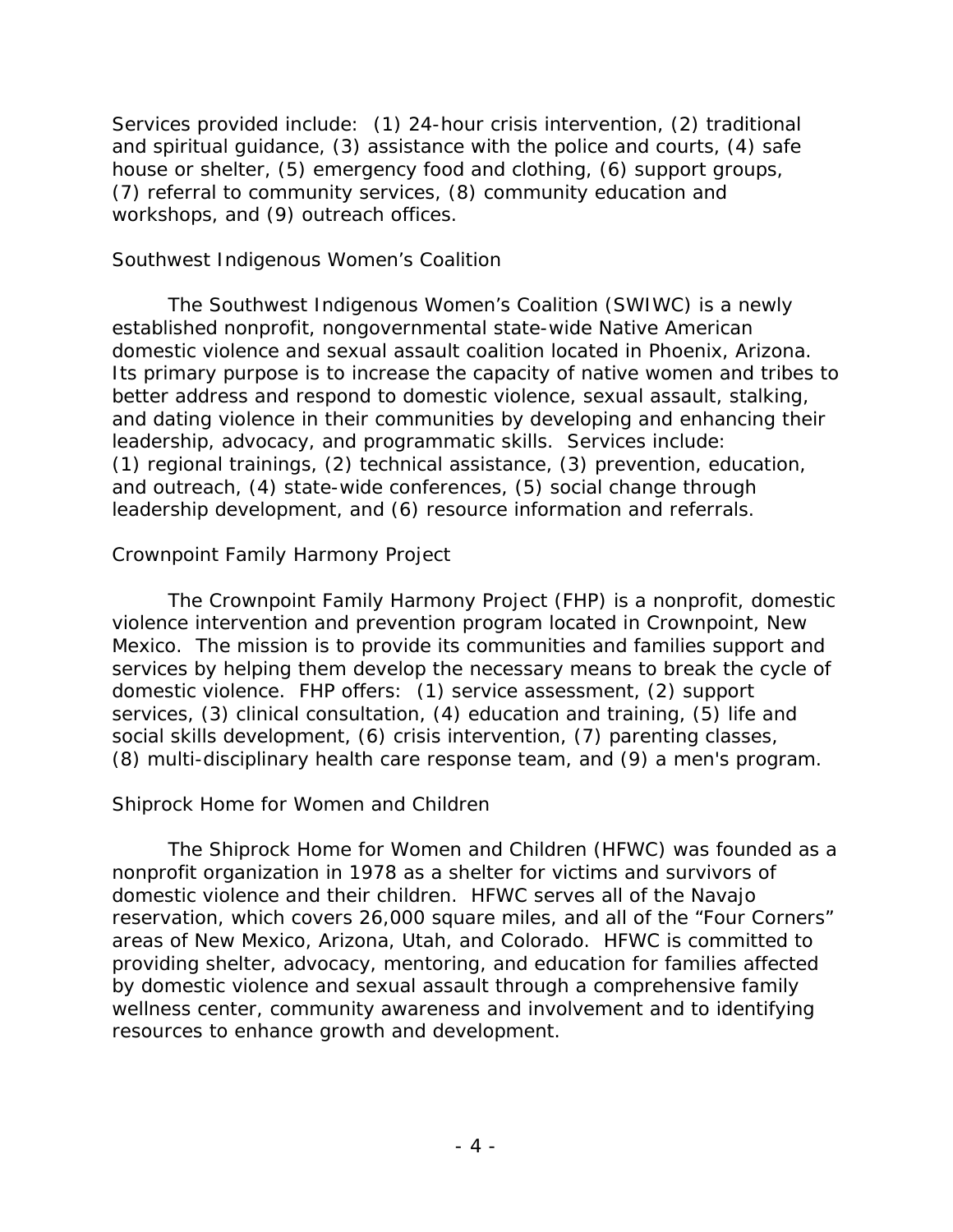# **OIG Audit Approach**

 criteria we audit against are contained in the *OJP Financial Guide*, award We tested compliance with what we consider to be the most important conditions of the grant awards. Unless otherwise stated in our report, the documents, Code of Federal Regulations, and Office of Management and Budget Circulars. We tested ADABI's:

- **grant drawdowns** to determine whether grant drawdowns were adequately supported and if ADABI was managing grant receipts in accordance with federal requirements;
- • **grant expenditures** to determine the accuracy and allowability of costs charged to the grants;
- administered pass-through funds; • **management of subrecipients** to determine how ADABI
- FSRs and Progress Reports were submitted on time and accurately reflect grant activity; and • **Financial Status Reports (FSRs) and Categorical Assistance Progress Reports (Progress Reports)** to determine if the required
- • **grant objectives and accomplishments** to determine if ADABI met or was capable of meeting the grants' objectives.

 The results of our analysis are discussed in detail in the Findings and Recommendations Section of the report. Our audit objective, scope, and methodology are discussed in Appendix III.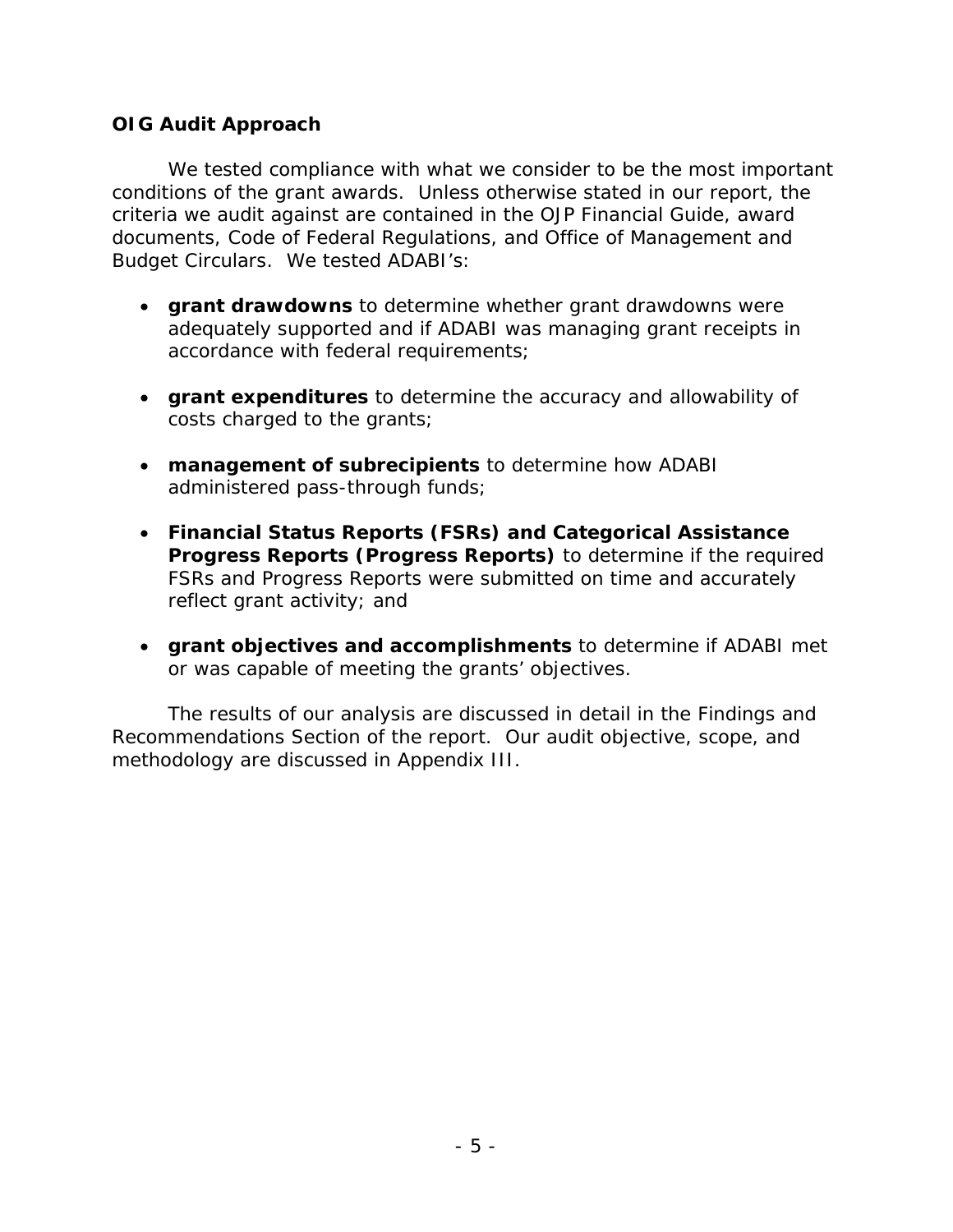# **FINDINGS AND RECOMMENDATIONS**

 budget management and control. Additionally, we determined the matching requirement was met. However, ADABI does not have approved written financial policies and procedures in place. Our audit did not disclose any noncompliance with regard to Additionally, we found that the FY 2008 Single Audit was delinquent, drawdowns and support documents were inaccurate, and notations concerning adjustments to the general ledger were unsupported. Also, we identified a total of \$22,398 in questioned costs due to inadequate support documentation; and, for the Tribal Coalition Program grant, expenses were not accurately recorded in the proper expense categories. Additionally, payroll records for the Executive Director did not accurately match the hours worked with hours paid, percentages of salaries charged to the grant exceeded the budget, matching was not recorded in the accounting system, FSRs typically did not reconcile to the accounting records, Progress Reports appeared incomplete, and reports were generally late.

### **Internal Control Environment**

 terms and conditions of the grant. We also interviewed ADABI personnel We reviewed ADABI's Single Audit Reports for Fiscal Years (FY) 2006 and 2007, policies and procedures, and financial management system to assess ADABI's risk of noncompliance with laws, regulations, guidelines, and regarding payroll, purchasing, and accounts payable and observed the financial management system to further assess risk.

### *Single Audit*

 year shall have a single audit conducted. We reviewed the Single Audit According to Office of Management and Budget (OMB) Circular A-133, non-federal entities that expend \$500,000 or more in federal awards in a Reports for FY 2006 and FY 2007 and identified those findings that have, or could have, direct impact on DOJ programs. The findings are summarized in Exhibit 2.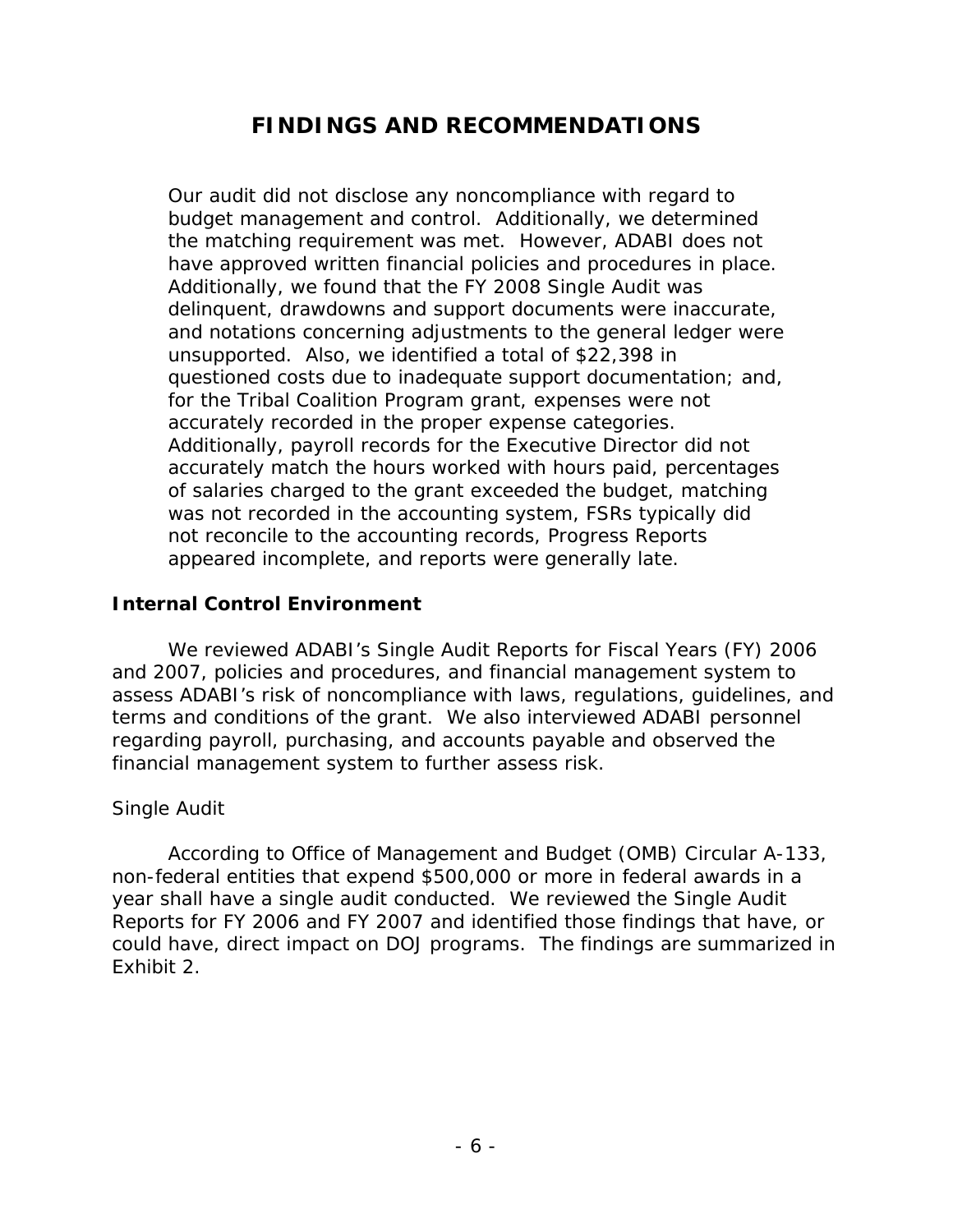## **EXHIBIT 2. ADABI'S FISCAL YEARS 2006 AND 2007 SINGLE AUDIT FINDINGS**

|            | <b>FINDING</b>                                               |  |  |  |  |
|------------|--------------------------------------------------------------|--|--|--|--|
|            | Credit card transactions and other unusual transactions are  |  |  |  |  |
| $2006 - 1$ | being recorded in the financial statements as miscellaneous  |  |  |  |  |
|            | transactions (Repeat in 2007).                               |  |  |  |  |
|            | The sum of the expenditures listed on the quarterly form SF  |  |  |  |  |
| 2006-2     | 269 for the year ended December 31, 2006 was \$42,000 less   |  |  |  |  |
|            | than the expenditures listed on the financial statement for  |  |  |  |  |
|            | the DOJ Rural grant.                                         |  |  |  |  |
|            | The sum of the expenditures listed on the quarterly form SF  |  |  |  |  |
|            | 269 for the year ended December 31, 2007 was \$528,111       |  |  |  |  |
| $2007 - 1$ | more than the expenditures listed on the financial statement |  |  |  |  |
|            | for the DOJ Rural grant.                                     |  |  |  |  |

Source: FY 2006 and 2007 Single Audit Reports

described in the Grant Expenditure Section (See Other Direct Costs. Due to the repeat finding concerning the posting of credit card and other transactions, we increased the sample size for transactions tested as Additionally, as of February 1, 2010, ADABI's FY 2008 Single Audit was delinquent. Therefore, we recommend ADABI implement procedures to ensure timely completion of the single audits.

# *Financial Management System*

 check writing. The financial management system provides for segregation of duties, transaction traceability, system security, and limited access. Based requirements. However, ADABI does not have approved documented ADABI's financial management system contains applications for general accounting, payroll, accounts payable, accounts receivable, and on our review of ADABI's policies and procedures, interviews with ADABI personnel, and observation of the system, it appears there are adequate internal controls to ensure compliance with applicable grant and OJP financial policies and procedures in place, although it does have a draft document it consults. Therefore, we recommend that ADABI approve and implement the draft financial policies and procedures.

## **Drawdowns**

 field work. According to ADABI management, this situation occurred According to ADABI management, drawdowns are requested monthly as reimbursements based on accounting record expenditures and appropriate supporting documents. However, ADABI did not have the drawdown request forms with supporting documentation available during our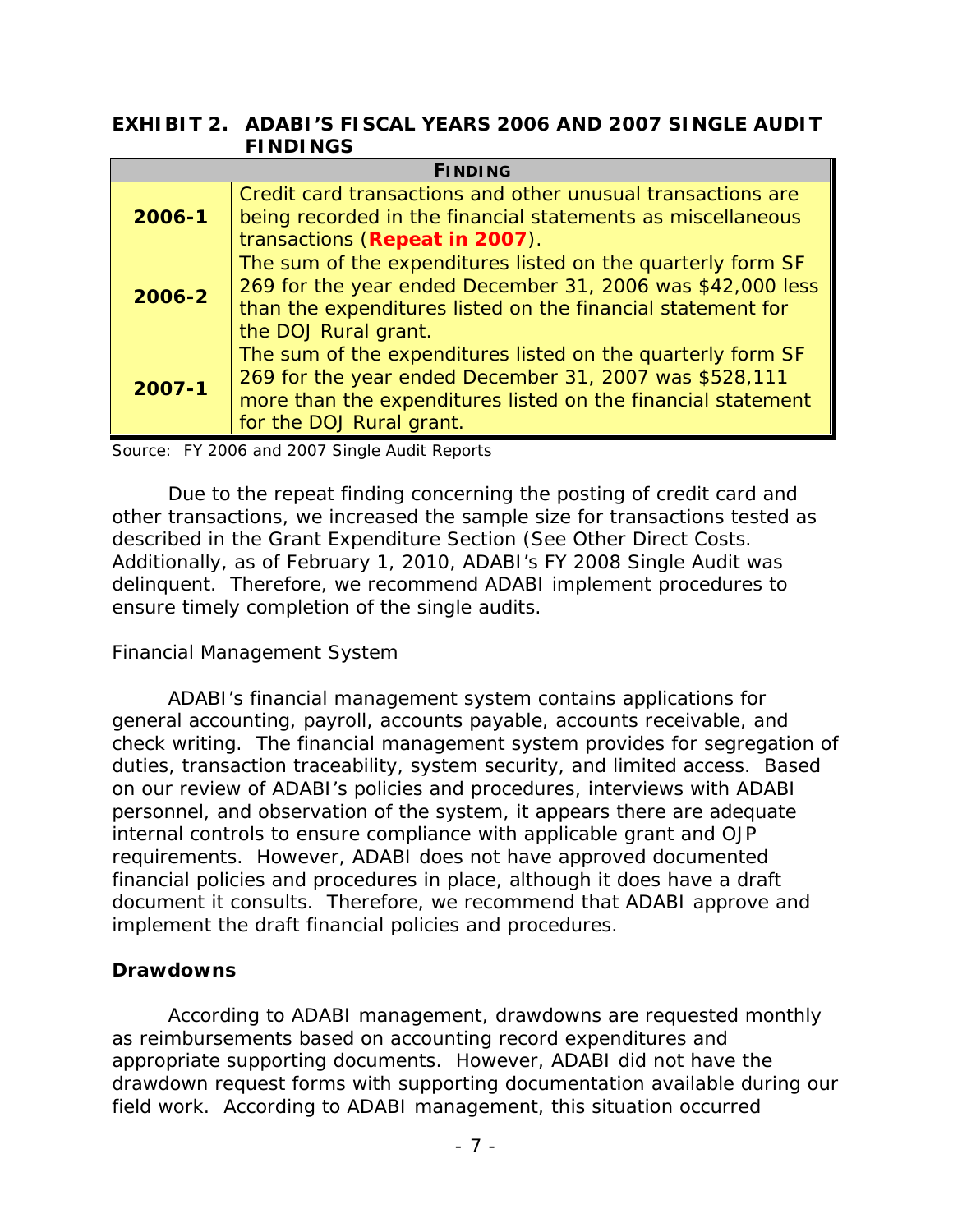periods between drawdowns. These excerpts were the basis for our assessment of the drawdowns. In May 2010, 4 months after our field work, ADABI located and provided the actual drawdown requests. Our evaluation because the previous Executive Director had taken the records from the files and placed them in boxes throughout the ADABI facility. Therefore, we requested and received general ledger excerpts for both grants based on the of these drawdown requests did not change our findings or recommendations.

 FHP. As a result, for the Rural DV Program grant, in 30 instances out of 65 drawdowns ADABI drawdowns exceeded recorded expenses. For the Tribal Coalitions Program grant, in 13 instances out of 26 drawdowns ADABI drawdowns exceeded recorded expenses. We found that for both grants, For the Rural DV Program grant, the drawdown requests included not only ADABI expenses, but also reimbursement requests from the HFWC and the drawdown requests and support documentation usually matched the drawdown. However, there were instances where the drawdowns did not reconcile with support documents and adjustments to the general ledger were unsupported. Therefore, we recommend that ADABI improve its method of completing and maintaining drawdown requests and supporting documentation.

## **Grant Expenditures**

The *OJP Financial Guide* (the Guide) serves as a primary reference manual to assist award recipients in fulfilling their fiduciary responsibility to safeguard grant funds and ensure funds are used for the purposes for which they were awarded. The Guide should serve as a day-to-day management tool for OJP award recipients and may also be used by subrecipients in administering their grant programs. The provisions of the Guide apply to all grantor agency awards by establishing the factors affecting the allowability, reasonableness, and allocability of both direct and indirect costs charged to DOJ grants.

## *Personnel Expenses*

We reviewed ADABI's personnel files and verified labor charges were computed correctly, properly authorized, accurately recorded, and properly allocated to the grant. We also verified whether pay rates and positions were accurate as compared to those allowed in the approved budget. Generally, the percentages of salaries allocated to grant funds exceeded the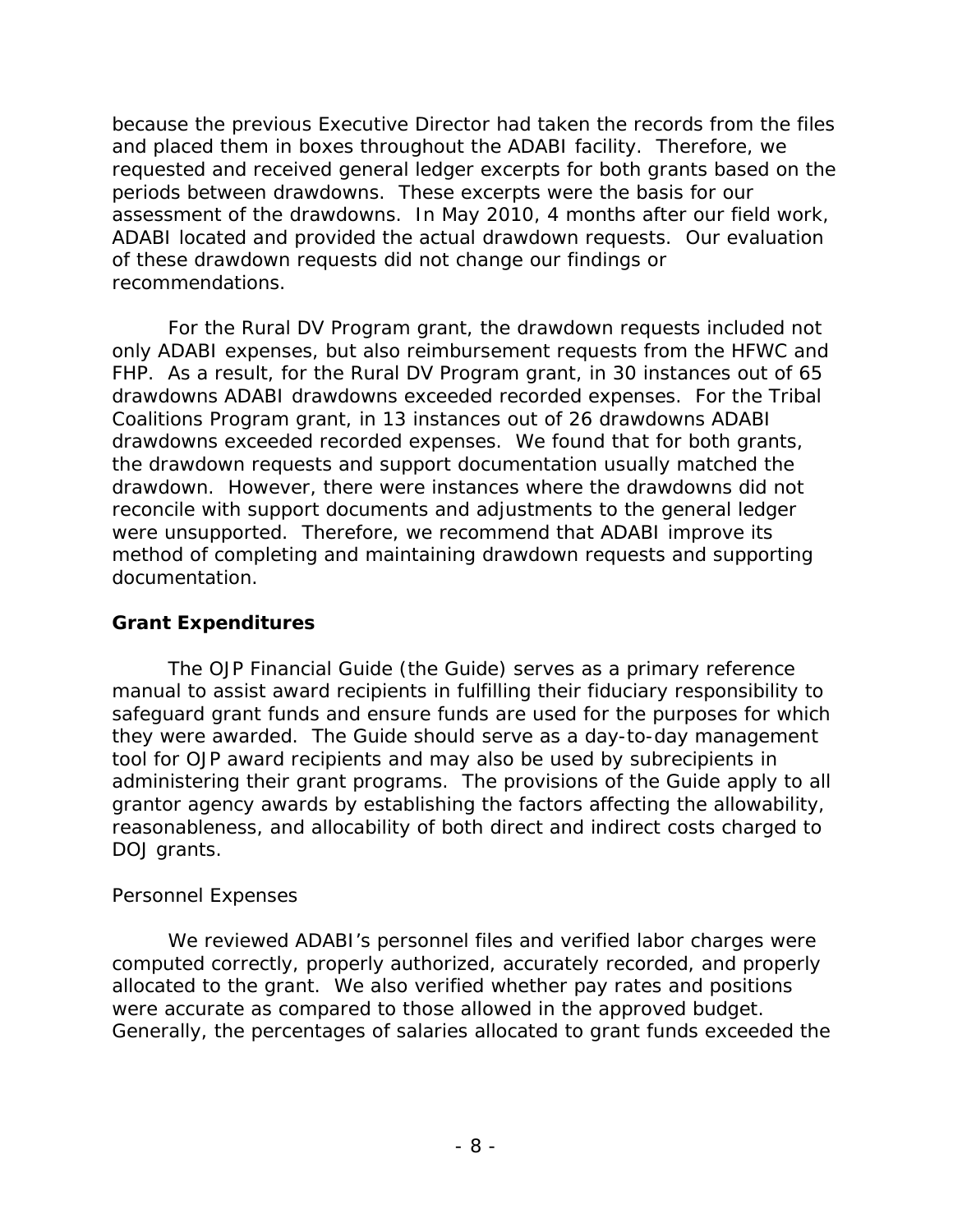budgeted amount. However, due to lower benefit costs ADABI did not violate the 10 percent rule for budget modification between line items.<sup>[3](#page-14-0)</sup>

 Director and the hours paid did not always match. According to the Executive Director, she frequently worked extra hours and would offset by checking the time and attendance sheets; and, while it appears that these average out, it is a violation of the *OJP Financial Guide's* requirement Additionally, we found that the timesheet prepared by the Executive these extra hours by working fewer hours in other weeks. We verified this for maintaining accurate records resulting in inadequate accounting for time worked. We recommend that ADABI modify its payroll system to ensure time and attendance reconciles to payroll.

### *Other Direct Costs*

 grant. For Grant Number 2005-IW-AX-0007, we examined 65 transactions We reviewed the accounting records for Grant Numbers 2005-IW-AX-0007 and 2005-WR-AX-0068. Due to findings in ADABI's FY 2006 and FY 2007 Single Audit Reports concerning accounting practices, we increased our judgmental sample size for transaction testing for each totaling \$66,320 or 28 percent of the \$233,965 awarded. For Grant Number 2005-WR-AX-0068, we examined 156 transactions totaling \$168,281 or 9.9 percent of the \$1,696,485 awarded.

 However, for Grant Number 2005-IW-AX-0007, we found seven transactions transactions are \$22,398 (see Appendix II for details of unsupported costs). expenses. Therefore, we recommend ADABI establish procedures to ensure We found that transactions generally were allowable and supported. totaling \$15,186 were not properly supported. For Grant Number 2005-WR-AX-0068, we found six transactions totaling \$7,212 were not properly supported. The total combined questioned costs for unsupported Additionally, for the Tribal Coalition Program grant, ADABI recorded SWIWC expenses as "subcontractor" rather than separating into actual expense categories, such as supplies or payroll, resulting in inaccurate accounting of expenses are properly classified in the accounting records, and transactions are properly supported.

<span id="page-14-0"></span><sup>-</sup><sup>3</sup> The 10 percent rule refers to the 28 CFR § 66.30 requirement that total movements of amounts of more than 10 percent of the total award between budget categories requires prior approval of the granting agency.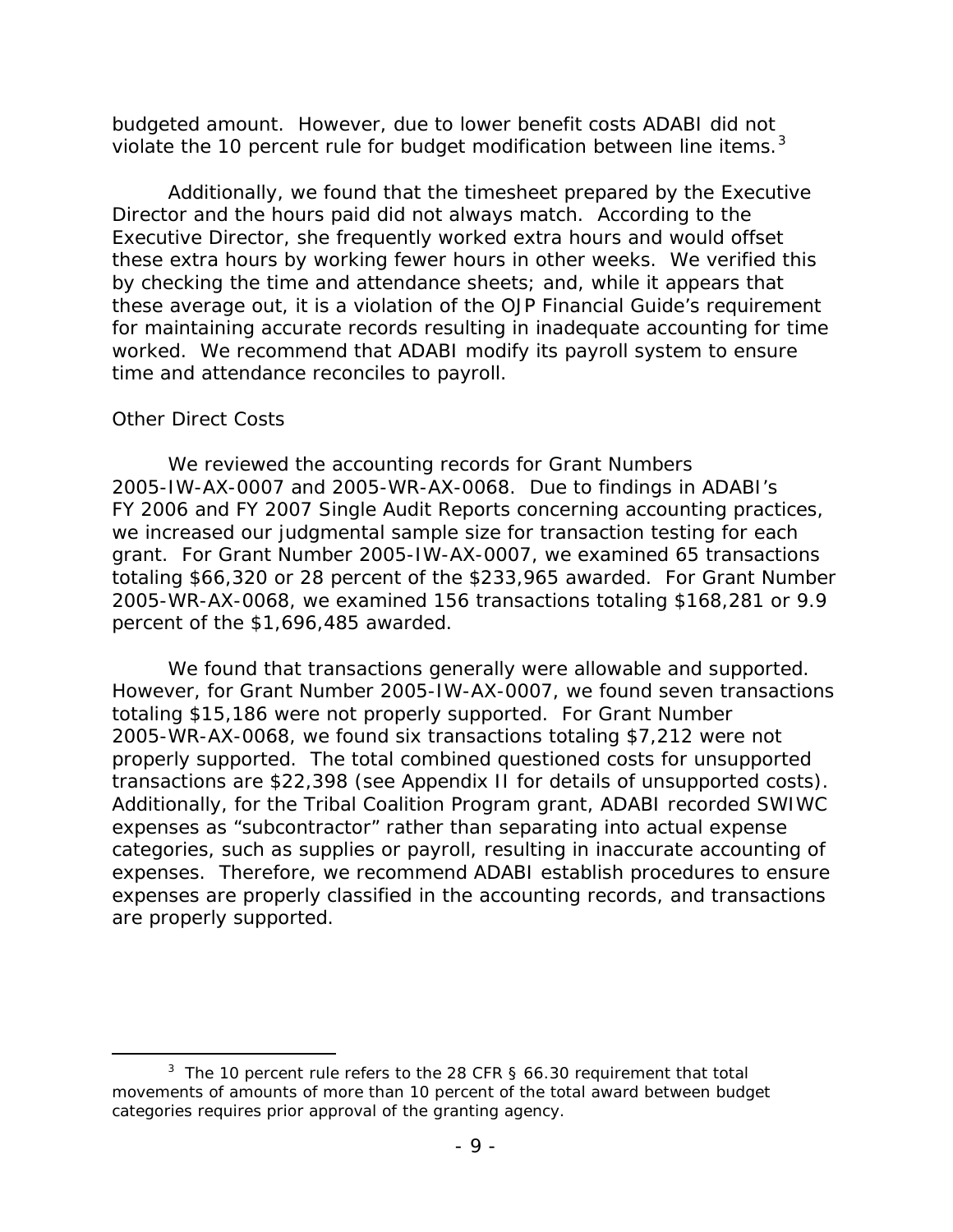# *Matching*

requirement of 25 percent, or \$77,988 of the approved budget of \$311,958.<br>Based on our analysis of transactions, we found that the matching accounting records. This is a violation of the *OJP Financial Guide's*  funds. We recommend ADABI adopt procedures to ensure matching The Tribal Coalition Program grant, 2005-IW-AX-0007, had a matching requirement was met. However, although ADABI tracked the matching on an Excel spreadsheet, ADABI failed to transfer the results to the permanent requirement to "establish and maintain accounting systems and financial records to accurately account for funds awarded," including all matching requirements are accurately recorded in the permanent accounting system.

# **Reports**

 status of the funds and the project, compare actual accomplishments to the Financial Status Reports (FSRs) and the Categorical Assistance Progress According to the *OJP Financial Guide*, award recipients are required to submit both financial and program reports. These reports describe the objectives, and report other pertinent information. We reviewed the Reports (Progress Reports) submitted by ADABI to determine whether each report was timely and accurate.

## *Financial Status Reports*

 According to the *OJP Financial Guide*, quarterly FSRs are due no later than 45 days after the end of the quarter, with the final FSR due within 90 days after the end date of the award. We reviewed the timeliness of the submitted reports late. last four FSRs submitted during the award period for Grant Numbers 2005-IW-AX-0007 and 2005-WR-AX-0068. Based on our review, and as shown in Exhibits 3 and 4, we found that the ADABI generally

|                | EATH BIT 0. DATU EATH CODMITIONS I CAS (2000 THE AA COOT) |                   |                |           |  |  |  |  |
|----------------|-----------------------------------------------------------|-------------------|----------------|-----------|--|--|--|--|
|                | <b>Report Period</b>                                      | <b>Report Due</b> | Date Submitted |           |  |  |  |  |
|                | From - To Dates                                           | Date (M/D/YY)     | (M/D/YY)       | Days Late |  |  |  |  |
|                | 7/1/07 to 9/30/07                                         | 11/14/2007        | 12/6/2007      | 22        |  |  |  |  |
| $\Omega$       | 4/1/07 to 6/30/07                                         | 8/14/2007         | 8/30/2007      | 16        |  |  |  |  |
| $\overline{3}$ | 1/1/07 to 3/31/07                                         | 5/15/2007         | 5/22/2007      |           |  |  |  |  |
|                | 10/1/06 to 12/31/06                                       | 2/14/2007         | 2/15/2007      |           |  |  |  |  |

### **EXHIBIT 3. DAYS LATE SUBMITTING FSRs (2005-IW-AX-0007)**

Source: ADABI Financial Status Reports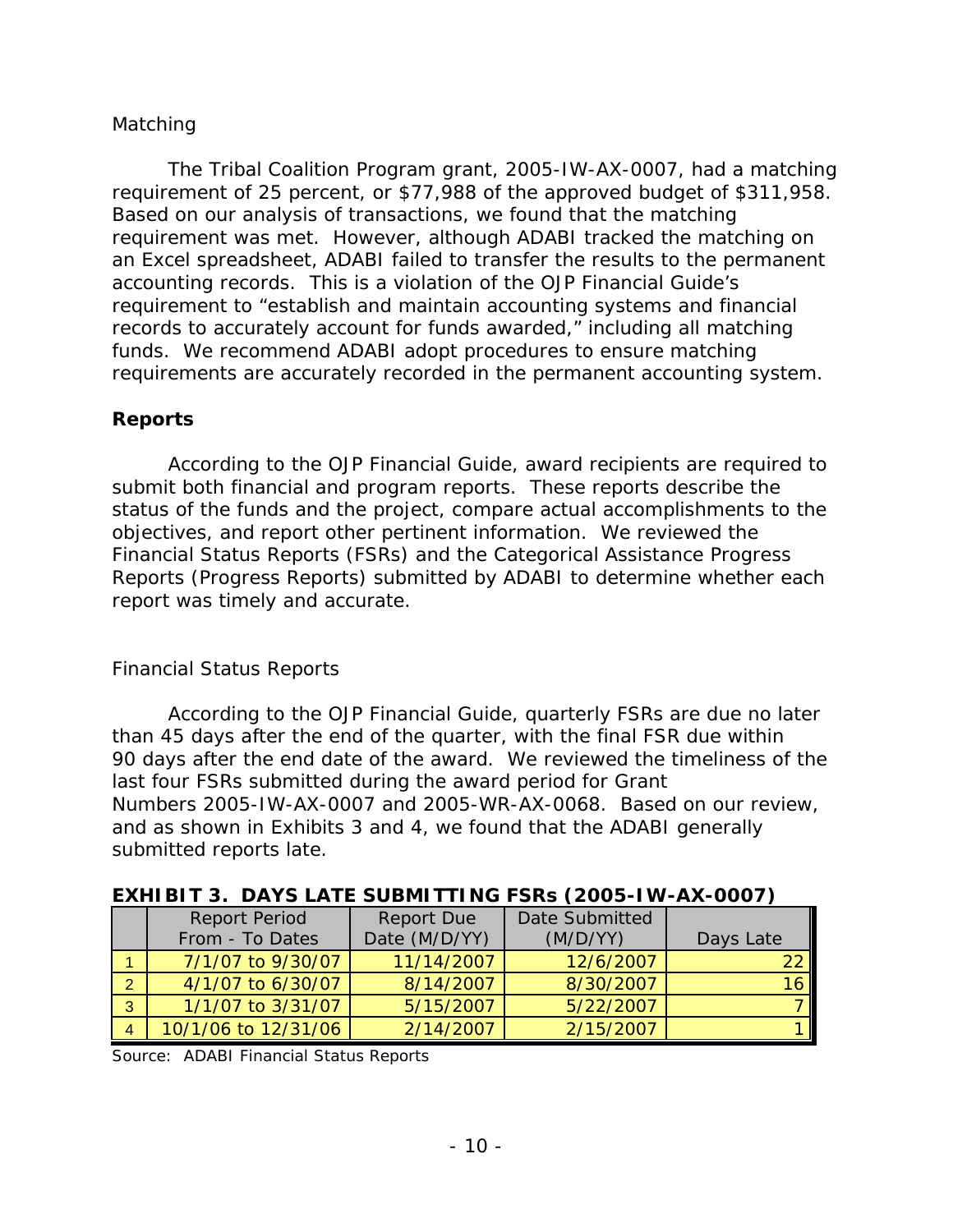As Shown in Exhibit 3, for Grant Number 2005-IW-AX-0007, the last four FSRs submitted ranged from 1 to 22 days late.

|                | <b>Report Period</b> | <b>Report Due</b> | Date Submitted |           |
|----------------|----------------------|-------------------|----------------|-----------|
|                | From - To Dates      | Date (M/D/YY)     | (M/D/YY)       | Days Late |
|                | 7/1/09 to 9/30/09    | 11/14/2009        | 11/18/2009     |           |
| C.             | 4/1/09 to 6/30/09    | 8/14/2009         | 8/17/2009      |           |
| $3^{\circ}$    | 1/1/09 to 3/31/09    | 5/15/2009         | 5/15/2009      |           |
| $\overline{4}$ | 10/1/08 to 12/31/08  | 2/14/2009         | 2/25/2009      |           |

**EXHIBIT 4. DAYS LATE SUBMITTING FSRs (2005-WR-AX-0068)** 

Source: ADABI Financial Status Reports

 the last four FSRs submitted ranged from 3 to 11 days late. Exhibits 3 and 4 As shown in Exhibit 4, for Grant Number 2005-WR-AX-0068, three of demonstrate ADABI has been delinquent in submitting FSRs. Based on our review of the timeliness of FSRs, we recommend ADABI develop and implement procedures to ensure timely submission of future FSRs.

 We also reviewed 100 percent of the FSRs for both grants to with the accounting records. We were unable to determine how FSRs were determine the accuracy of the FSRs. We found that only 3 of the 10 FSRs for Grant Number 2005-IW-AX-0007 reconciled to the accounting records, and none of the 17 FSRs for Grant Number 2005-WR-AX-0068 reconciled prepared or the basis for the numbers reported. Therefore, we recommend that ADABI implement procedures to ensure future FSRs are accurate and properly supported.

Exhibits 5 and 6 show the last four FSRs from each grant to illustrate the ongoing differences between the FSR reported expenses and those recorded in the general ledger. For Grant Number 2005-IW-AX-0007, as shown in Exhibit 5, the FSR quarterly totals do not match the accounting record quarterly totals except for the quarter ending June 30, 2007.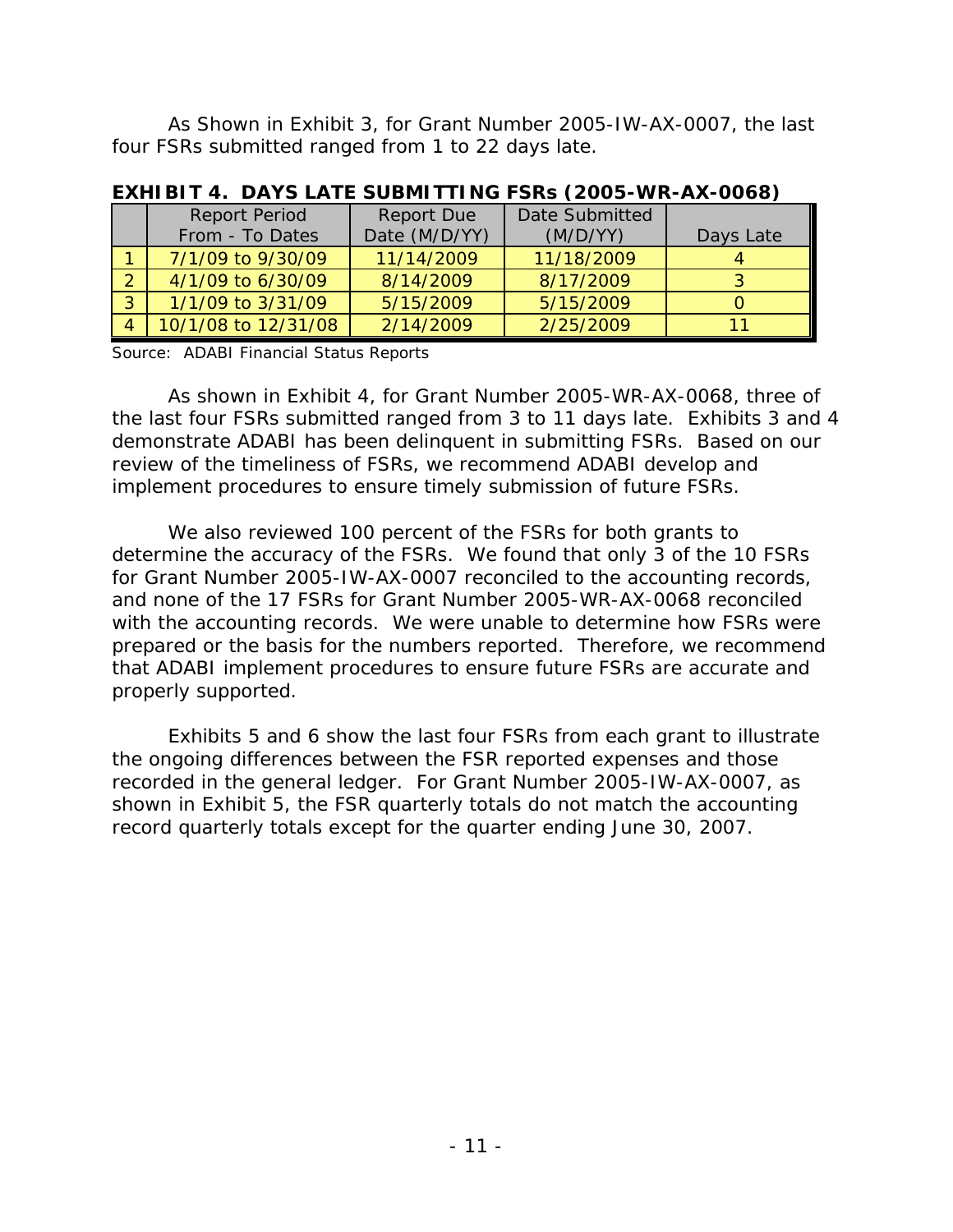|                        | 2000 IVV IVV OOOT   |                   |                                   |                                    |                                                                       |                                                                          |  |  |
|------------------------|---------------------|-------------------|-----------------------------------|------------------------------------|-----------------------------------------------------------------------|--------------------------------------------------------------------------|--|--|
|                        |                     | <b>FSR</b>        | <b>EXPENDITURES</b><br><b>PER</b> | <b>ACCOUNTING</b><br><b>RECORD</b> | <b>QUARTER</b><br><b>DIFFERENCE</b><br>$(I-I = FSR$<br><b>EXCEEDS</b> | <b>CUMULATIVE</b><br><b>DIFFERENCE</b><br>$(I-I = FSR$<br><b>EXCEEDS</b> |  |  |
| <b>REPORT PERIOD</b>   | <b>EXPENDITURES</b> | <b>CUMULATIVE</b> | <b>ACCOUNTING</b>                 | <b>CUMULATIVE</b>                  | <b>GENERAL</b>                                                        | <b>GENERAL</b>                                                           |  |  |
| <b>FROM - TO DATES</b> | <b>PER FSR</b>      | <b>TOTAL</b>      | <b>RECORDS.</b>                   | <b>TOTAL</b>                       | LEDGER)                                                               | LEDGER)                                                                  |  |  |
|                        |                     |                   |                                   |                                    |                                                                       |                                                                          |  |  |
| 7/1/07 to 9/30/07      | 108,338             | 311,953           | 25,944                            | 229,638                            | $-82,394$                                                             | $-82,315$                                                                |  |  |
| 4/1/07 to 6/30/07      | 55,043              | 203,615           | 55,043                            | 203,694                            | 0                                                                     | 79                                                                       |  |  |
| 1/1/07 to 3/31/07      | 29,508              | 148,572           | 29,167                            | 148.651                            | $-341$                                                                | 79                                                                       |  |  |
| 10/1/06 to 12/31/06    | 36.095              | 119,064           | 36,515                            | 119,484                            | 420                                                                   | 420                                                                      |  |  |

**EXHIBIT 5. ACCURACY OF FSRs FOR GRANT NUMBER 2005-IW-AX-0007** 

Source: ADABI FSRs for Grant Number 2005-IW-AX-0007

 the *Matching* section. The cumulative totals do not match on any FSR. The majority of the -\$82,315 in the quarter ending September 30, 2007, results from the recording of the matching amount on the FSR, but the match was not recorded in the accounting records. This issue was discussed previously in

As shown in Exhibit 6, for Grant Number 2005-WR-AX-0068, the only instance of quarterly or cumulative accounting records matching the amounts reported on the FSRs came in the period ending December 31, 2009.

### **EXHIBIT 6. ACCURACY OF FSRs FOR GRANT NUMBER 2005-WR-AX-0068**

|                |                                         | <b>EXPENDITURES</b>                                       | <b>ACCOUNTING</b>                                    | <b>QUARTER</b><br><b>DIFFERENCE</b><br>$(I-I = FSR$          | <b>CUMULATIVE</b><br><b>DIFFERENCE</b><br>$(I-I = FSR$ |
|----------------|-----------------------------------------|-----------------------------------------------------------|------------------------------------------------------|--------------------------------------------------------------|--------------------------------------------------------|
|                |                                         |                                                           |                                                      |                                                              | <b>EXCEEDS</b><br><b>GENERAL</b>                       |
| <b>PER FSR</b> | <b>TOTAL</b>                            | <b>RECORDS.</b>                                           | <b>TOTAL</b>                                         | LEDGER)                                                      | LEDGER)                                                |
|                |                                         |                                                           |                                                      |                                                              |                                                        |
| 75.694         | 1,569,724                               | 75.694                                                    | 1,507,943                                            | $\Omega$                                                     | $-61.781$                                              |
|                |                                         |                                                           |                                                      |                                                              | $-61,781$                                              |
|                |                                         |                                                           |                                                      |                                                              |                                                        |
| $-231.852$     | 1.464.619                               | 92.901                                                    | 1,342,439                                            | 324,753                                                      | $-122.180$                                             |
|                |                                         |                                                           |                                                      |                                                              | $-446.934$                                             |
|                | <b>EXPENDITURES</b><br>29.411<br>29,500 | <b>FSR</b><br><b>CUMULATIVE</b><br>1,494,030<br>1.696.471 | <b>PER</b><br><b>ACCOUNTING</b><br>89,811<br>101,008 | <b>RECORD</b><br><b>CUMULATIVE</b><br>1,432,250<br>1.249.537 | <b>EXCEEDS</b><br><b>GENERAL</b><br>60,400<br>71,508   |

Source: ADABI FSRs for Grant Number 2005-WR-AX-0068

The majority of the differences between the reporting period amounts and the cumulative total amounts are attributed to how HFWC and FHP expenses are recorded in the ADABI accounting record. When HFWC and FHP submit reimbursement requests to ADABI, the requests are added to ADABI's expenses and submitted to OJP for reimbursement. ADABI does not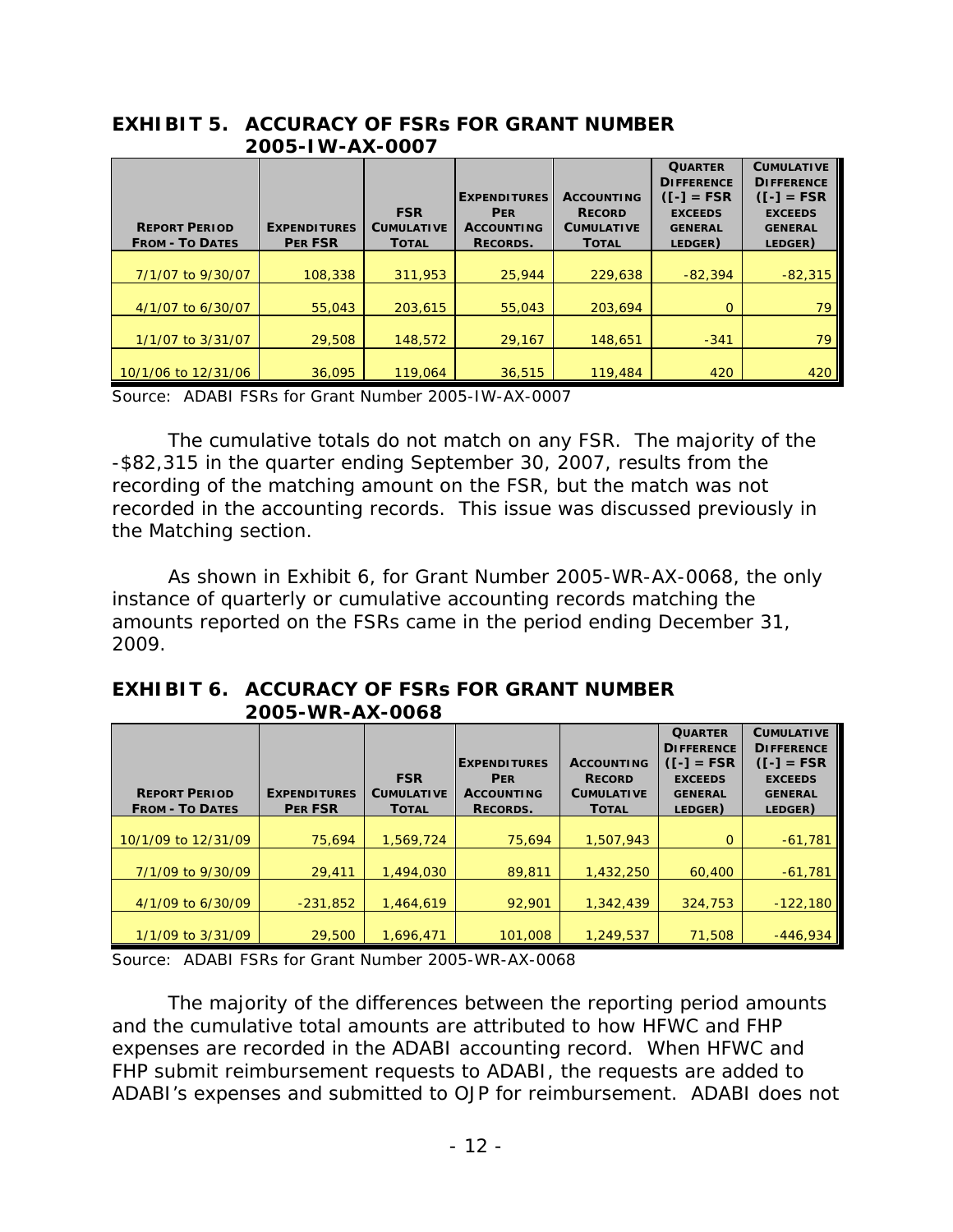records until the reimbursement from OJP is received by ADABI and HFWC record the expenses of the HFWC and FHP reimbursements in its accounting and FHP have been reimbursed. This creates a time gap between the receipt of the drawdown and the recording of expenses in ADABI's accounting records. As a result, we recommend that ADABI modify its drawdown procedures for future awards to ensure the accounting records match the actual drawdowns.

# *Progress Reports*

 as set forth in the approved award application." We reviewed the Progress According to the *OJP Financial Guide*, Categorical Assistance Progress Reports (Progress Reports) are "prepared twice a year and are used to describe the performance of activities or the accomplishment of objectives Reports for both grants for the last four semiannual reporting periods to determine timeliness and accuracy.

### **EXHIBIT 7. DAYS LATE SUBMITTING PROGRESS REPORTS (2005-IW-AX-0007)**

| <b>Report Period</b>   |                   |                |           |
|------------------------|-------------------|----------------|-----------|
| From - To Dates        | <b>Report Due</b> | Date Submitted | Days Late |
| 7/1/2007 to 12/31/2007 | 1/30/2008         | 11/30/2007     |           |
| 1/1/2007 to 6/30/2007  | 7/30/2007         | 7/9/2007       |           |
| 7/1/2006 to 12/31/2006 | 1/30/2007         | 1/29/2007      |           |
| 1/1/2006 to 6/30/2006  | 7/30/2006         | 7/24/2006      |           |

Source: ADABI Progress Reports

 submitted in 2009 and 2010, were 12 to 42 days late. Based on our review, Reports are submitted in a timely manner. As shown in Exhibit 7, For Grant Number 2005-IW-AX-0007, the last four Progress Reports, which were submitted in 2006 and 2007, were all submitted on time. However, as shown in Exhibit 8, for Grant Number 2005-WR-AX-0068, three of the last four Progress Reports, which were we found that recent reports were being submitted late; therefore, we recommend that ADABI implement procedures to ensure future Progress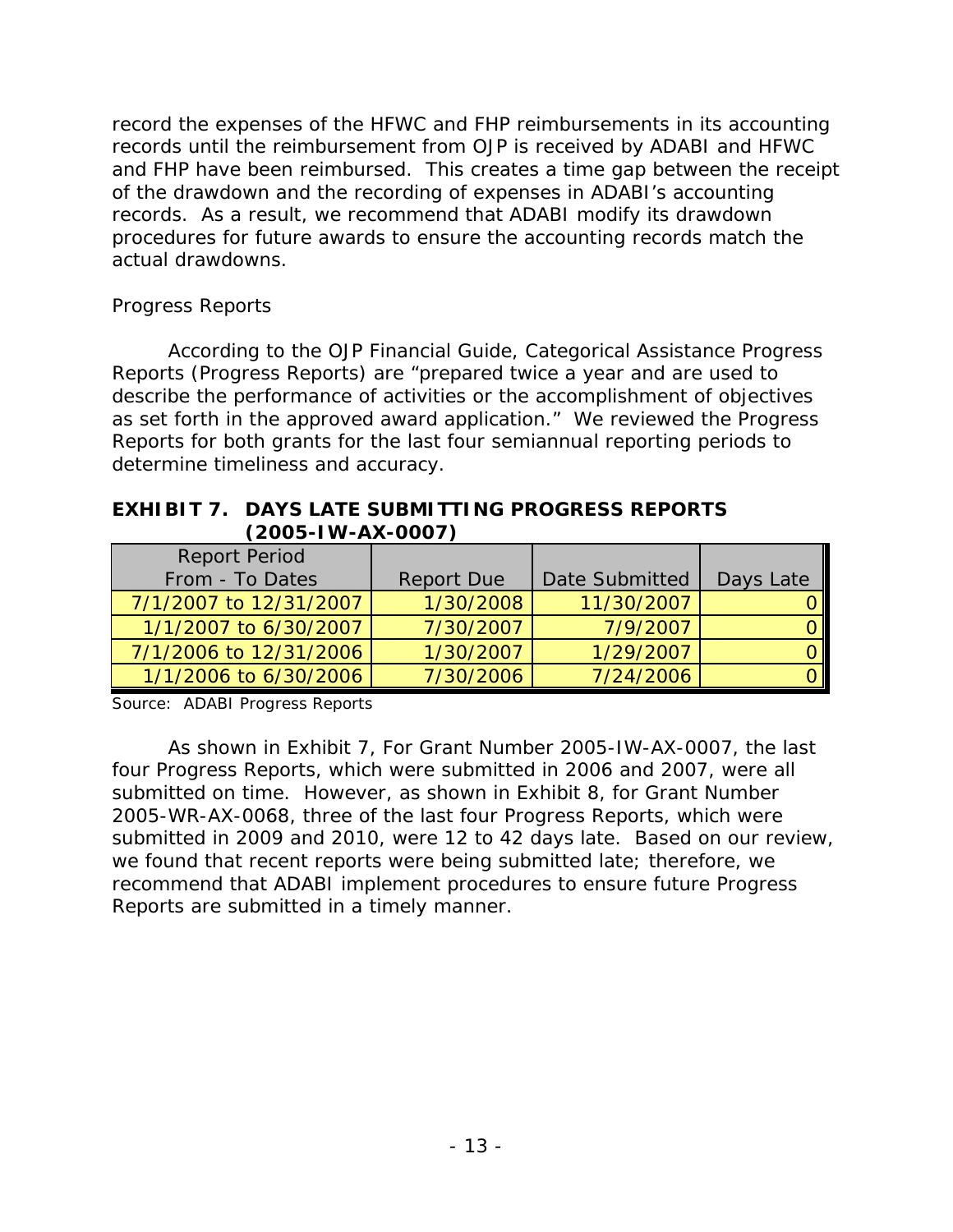| (ZUUJ-WK-AA-UUOO <i>)</i> |                   |                |                 |
|---------------------------|-------------------|----------------|-----------------|
| <b>Report Period</b>      |                   |                |                 |
| From - To Dates           | <b>Report Due</b> | Date Submitted | Days Late       |
| 7/1/2009 to 12/31/2009    | 1/30/2010         | 3/4/2010       | 33              |
| 1/1/2009 to 6/30/2009     | 7/30/2009         | 8/11/2009      | 12 <sub>1</sub> |
| 7/1/2008 to 12/31/2008    | 1/30/2009         | 3/13/2009      |                 |
| 1/1/2008 to 6/30/2008     | 7/30/2008         | 7/30/2008      |                 |

### **EXHIBIT 8. DAYS LATE SUBMITTING PROGRESS REPORTS (2005-WR-AX-0068)**

Source: ADABI Progress Reports

 been withheld as a result of reports being late. We found that over the 2½ We also reviewed available documentation to determine if funds had year period from July 1, 2007, through December 31, 2009, OJP froze funds 10 times, as shown in Exhibit 9. Six instances were due to late FSRs and four instances were due to late Progress Reports.

| GAN $#$ | Date     | Reason for freeze             | <b>Reporting Period</b> |
|---------|----------|-------------------------------|-------------------------|
| 6       | 2/14/08  | Delinquent Progress Report #5 | 7/01/07 - 12/31/07      |
| 7       | 2/15/08  | <b>Delinquent FSR</b>         | 10/1/07-12/31/07        |
| 14      | 8/15/08  | <b>Delinquent FSR</b>         | 4/1/08-6/30/08          |
| 17      | 11/15/08 | <b>Delinquent FSR</b>         | 7/1/08-9/30/08          |
| 19      | 2/14/09  | Delinquent Progress Report #7 | 7/01/08 - 12/31/08      |
| 20      | 2/15/09  | <b>Delinquent FSR</b>         | 10/1/08-12/31/08        |
| 23      | 8/14/09  | Delinquent Progress Report #8 | 1/1/09-6/30/09          |
| 24      | 8/15/09  | <b>Delinquent FSR</b>         | 4/1/09-6/30/09          |
| 29      | 11/15/09 | <b>Delinquent FSR</b>         | 7/1/09-9/30/09          |
| 33      | 2/14/10  | Delinquent Progress Report #9 | 7/01/09 -12/31/09       |

**EXHIBIT 9. ADABI FUNDS FROZEN BY OJP DUE TO LATE REPORTS** 

Source: ADABI Grant Adjustment Notifications

 grantee agrees to submit semi-annual electronic Progress Reports on program activities and program effectiveness measures." To accommodate Management System (GMS). We reviewed the monthly Progress Reports and found the required data reported as summarized in Exhibits 10 and 11. As stated in the special conditions of the award documents for both grants, "Under the Government Performance and Results Act (GPRA) and VAWA 2000, grantees are required to collect and maintain data that measure the effectiveness of their grant-funded activities. Accordingly, the this mandatory reporting as identified in the special conditions, OVW includes these metrics in its pro forma online Progress Reports in the Grant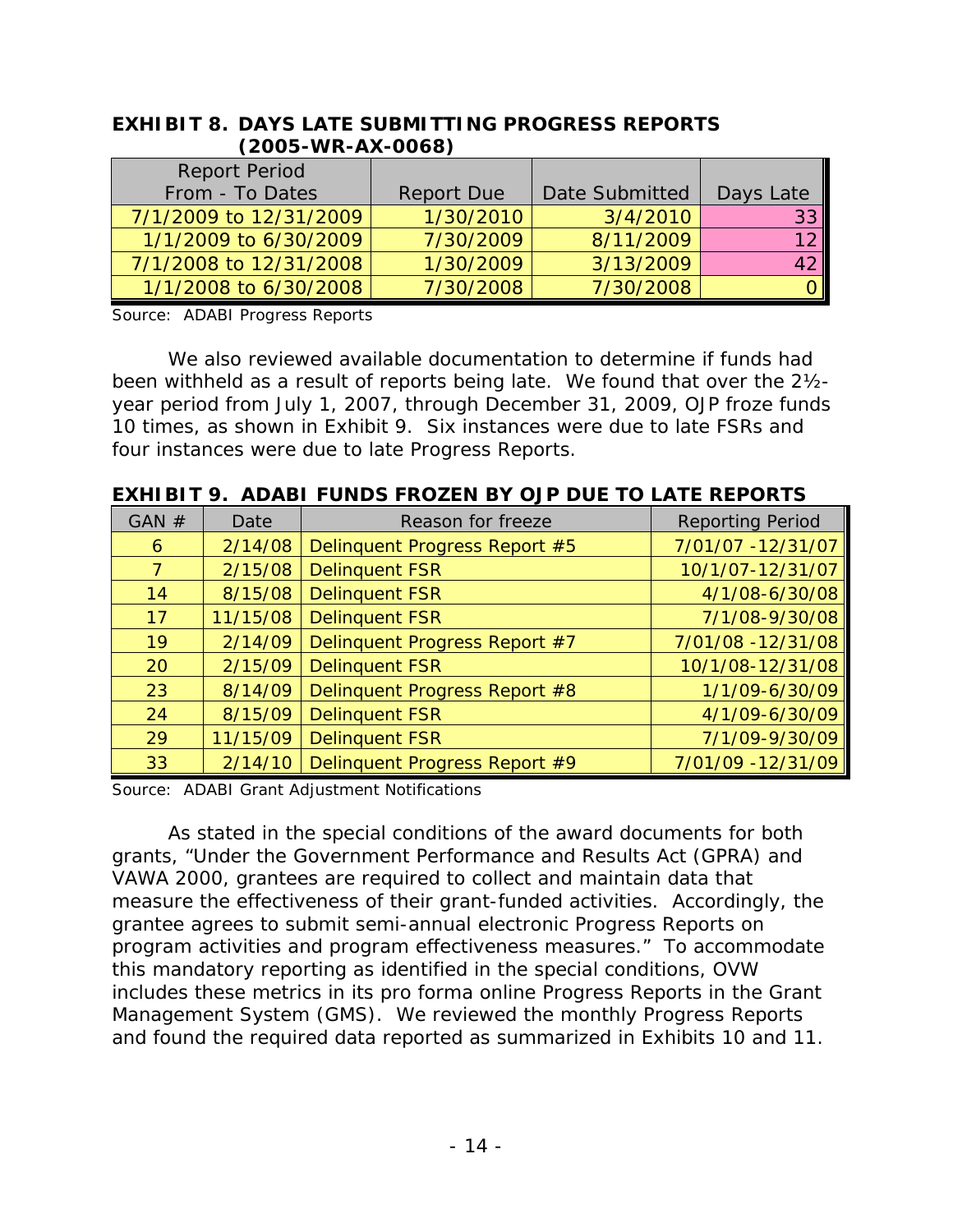## **EXHIBIT 10. SPECIAL REPORTING REQUIREMENTS FOR GRANT NUMBER 2005-IW-AX-0007**

| Criteria/Report Period Ending      | 12/31/05 | 6/30/06 | 12/31/06 | 6/30/07 | 12/31/07 |
|------------------------------------|----------|---------|----------|---------|----------|
| No. of Programs belonging to SWIWC |          |         |          |         |          |
| No. of Staff of SWIWC              | 0.3      |         | <b>4</b> |         |          |

Source: ADABI Progress Reports for Grant Number 2005-IW-AX-0007

### **EXHIBIT 11. SPECIAL REPORTING REQUIREMENTS FOR GRANT NUMBER 2005-WR-AX-0068**

| Criteria/Report Period<br>Ending             | 12/31/05 | 6/30/06  | 12/31/06 | 6/30/07  | 12/31/07 | 6/30/08           | 12/31/08 | 6/30/09  |
|----------------------------------------------|----------|----------|----------|----------|----------|-------------------|----------|----------|
| <b>Victims Receiving</b><br><b>Service</b>   | $\Omega$ | $\Omega$ | 1087     | 1317     | 110      | $12 \overline{ }$ | 0        | 56       |
| <b>Persons Seeking</b><br>Service not served | റ        | $\Omega$ | 5        | $\Omega$ | $\Omega$ | $\Omega$          | $\Omega$ | $\Omega$ |
| % Arrests to DV<br><b>Incidents</b>          | 0%       | 0%       | 0%       | 75%      | 0%       | 0%                | 0%       | 0%       |
| No. of Referrals (CPS<br>& Victim Advocates) | ი        | $\Omega$ | 52       | 30       | $\Omega$ | $\Omega$          | 0        | $\Omega$ |

Source: ADABI Progress Reports for Grant Number 2005-WR-AX-0068

 Number 2005-IW-AX-0007. However, for Grant Number 2005-WR-AX-0068, the GPRA special reporting requirements. Of particular concern is that for of the eight periods there were no referrals. Therefore, we recommend that Based on the data in Exhibits 10 and 11, it appears that ADABI and SWIWC complied with the GPRA special reporting requirements for Grant data is not being recorded or may not be collected by ADABI as required by three periods, there were no reported victims receiving service, and for six ADABI implement procedures to ensure compliance with GPRA special reporting requirements.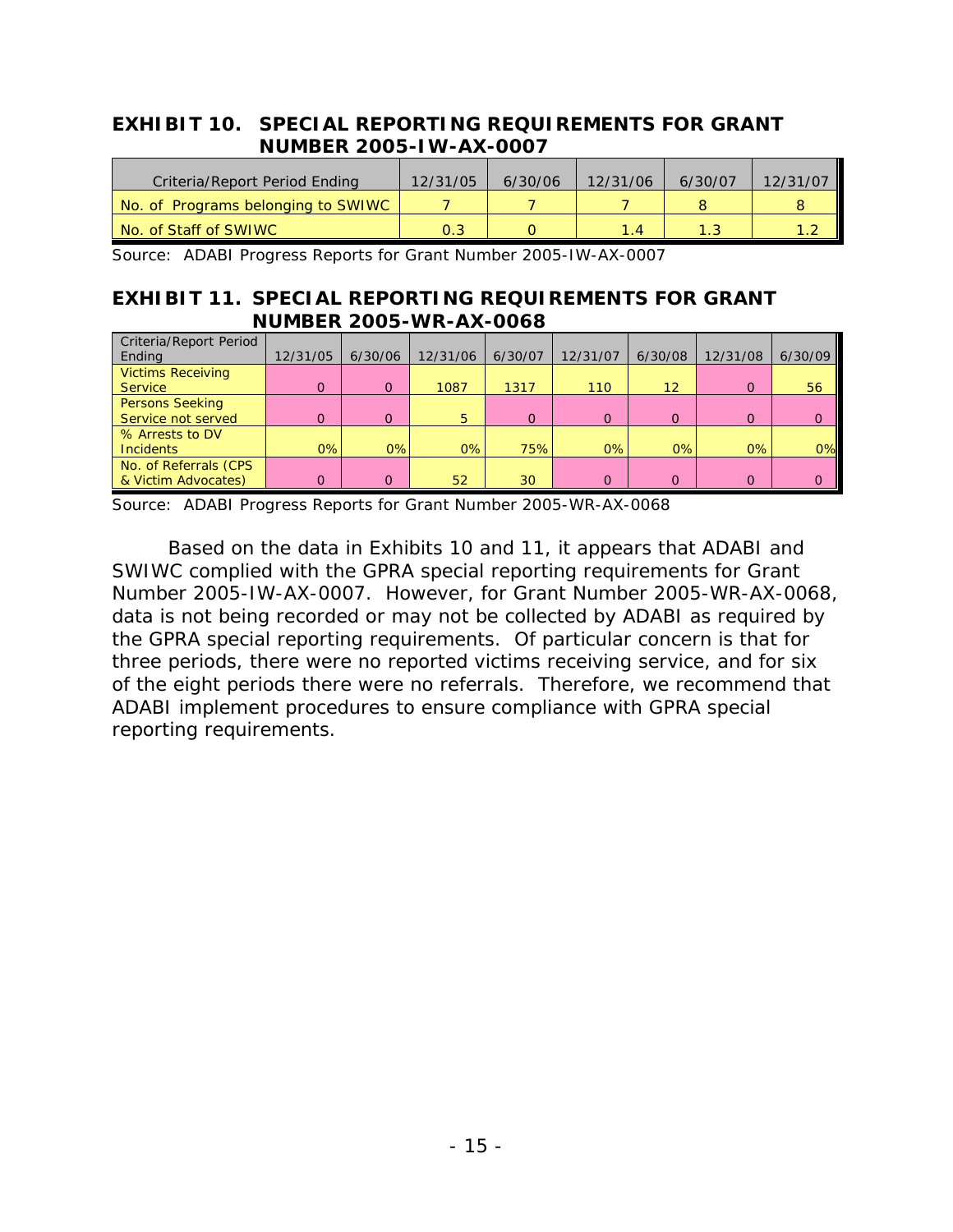# **Conclusion**

 We examined ADABI's accounting records, Financial Status Reports operating policies and procedures, and budget management. Our audit did control. We found that ADABI met the match requirement for the Tribal Coalitions Program grant, 2005-IW-AX-0007. Additionally, we found that does not have approved written financial policies and procedures in place. (FSRs), Categorical Assistance Progress Reports (Progress Reports), not disclose any noncompliance with regard to budget management and the performance under both grants was acceptable. However, we found that, while there were adequate operating policies and procedures, ADABI Also, we found that drawdowns and support documents were inaccurate and notations concerning adjustments to the general ledger were unsupported, some expenses were not accurately recorded in the proper expense categories, and support documentation was inadequate resulting in \$22,398 in questioned costs. Additionally, payroll records did not always accurately match the hours worked, percentages of salaries charged to the grant exceeded the budget, matching was not recorded in the accounting system, FSRs typically did not reconcile to the accounting records and were generally late, and Progress Reports appeared incomplete and were generally late. Specifically, we found the following:

- ADABI does not have approved written financial policies and procedures, although they do consult an unofficial draft.
- ADABI was delinquent in completing its FY 2008 Single Audit.
- Some drawdown requests were ambiguous and inaccurate, resulting in the inability to reconcile drawdowns with accounting records.
- For Grant Number 2005-IW-AX-0007, expenses were incorrectly combined into a single category as subcontractor expenses rather than the appropriate account categories.
- Unsupported questioned costs totaling \$15,186 for Grant Number 2005-IW-AX-0007.
- Unsupported questioned costs totaling \$7,212 for Grant Number 2005-WR-AX-0068.
- Hours paid to the Executive Director for Grant Number 2005-IW-AX-0007 did not always match the hours worked, resulting in inaccurate payroll records.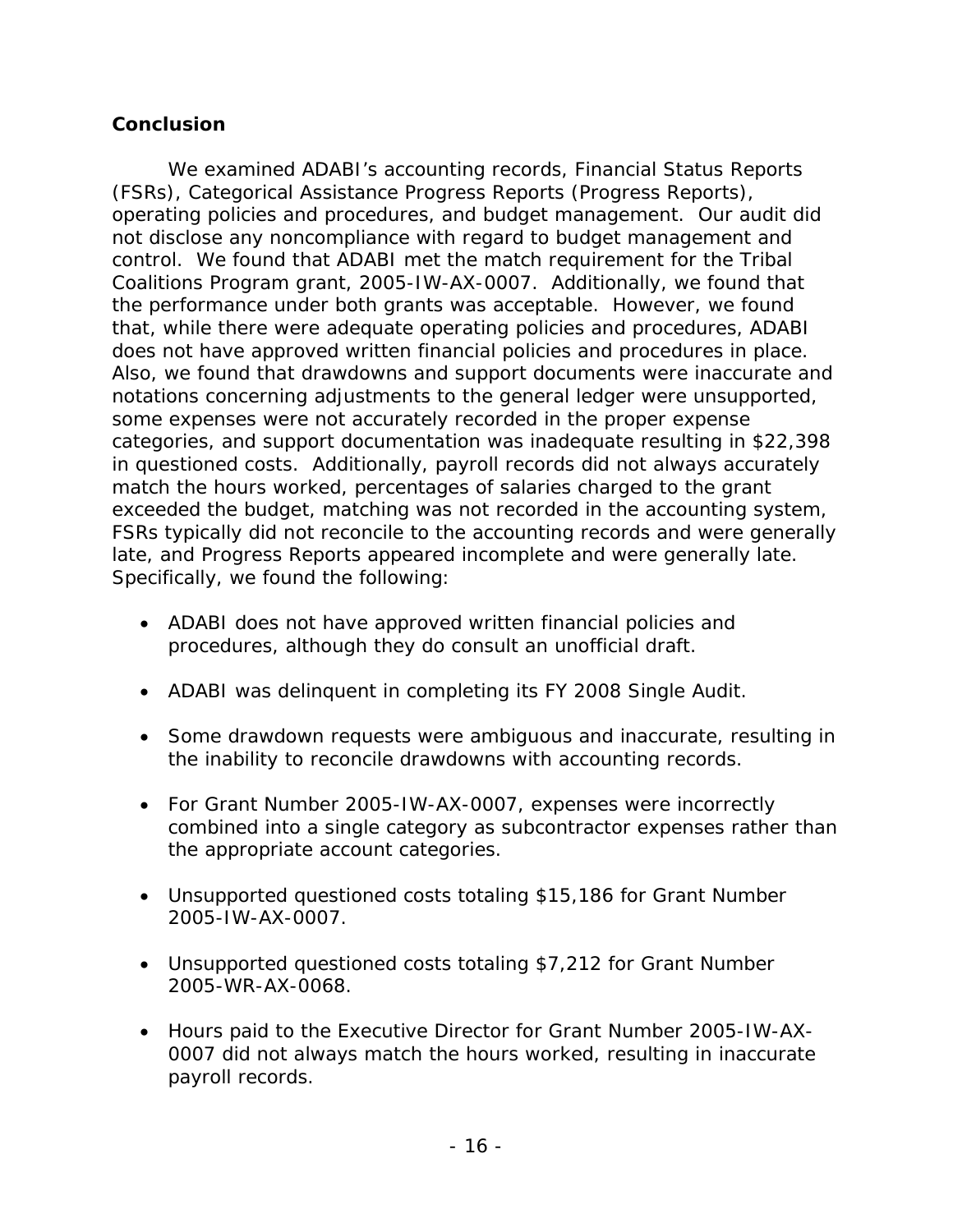- Percentages of salaries charged to grants exceeded the approved grant budget allocation.
- Matching costs for Grant Number 2005-IW-AX-0007 were not recorded in the accounting system.
- FSRs for both grants generally did not reconcile to the accounting records.
- FSRs for both grants were submitted from 1 to 22 days late.
- 12 to 42 days. • Progress Reports for Grant Number 2005-WR-AX-0068 were late from
- Progress Reports for six of eight reporting periods were missing data required by the special conditions for Grant Number 2005-WR-AX-0068.

These items are discussed in detail in the Findings and Recommendations Section of the report. Our audit objective, scope, and methodology are discussed in Appendix III.

# **Recommendations**

We recommend that the OVW ensures that the ADABI:

- 1. Implement written financial policies and procedures.
- 2. Implement procedures to ensure timely completion of single audits.
- 3. Implement procedures to ensure drawdowns are accurate and supported by accounting records.
- 4. Implement procedures to ensure expenses are properly categorized in the accounting records.
- 5. Remedy \$15,186 in unsupported questioned costs for Grant Number 2005-IW-AX-0007.
- 6. Remedy \$7,212 in unsupported questioned costs for Grant Number 2005-WR-AX-0068.
- 7. Implement procedures to ensure payroll records reconcile with time and attendance records.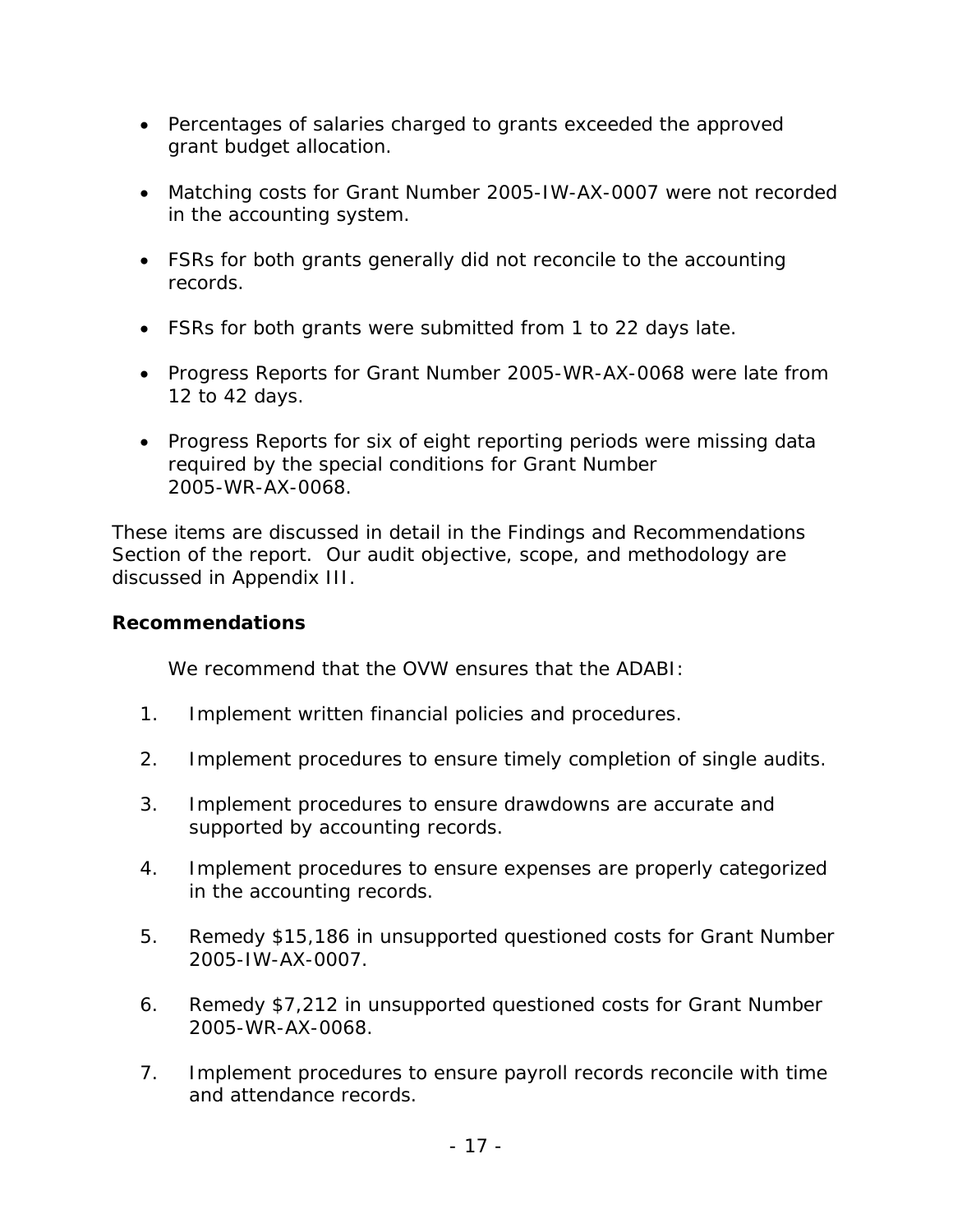- 8. Implement procedures to ensure adherence to the grant approved budget.
- 9. Implement procedures to ensure matching costs are properly recorded in the accounting system.
- 10. Implement procedures to ensure FSRs are accurate and reconcile to the accounting records.
- 11. Implement procedures to ensure timely submission of FSRs.
- 12. Implement procedures to ensure timely submission of Progress Reports.
- 13. Implement procedures to ensure adherence to award special conditions and reporting requirements.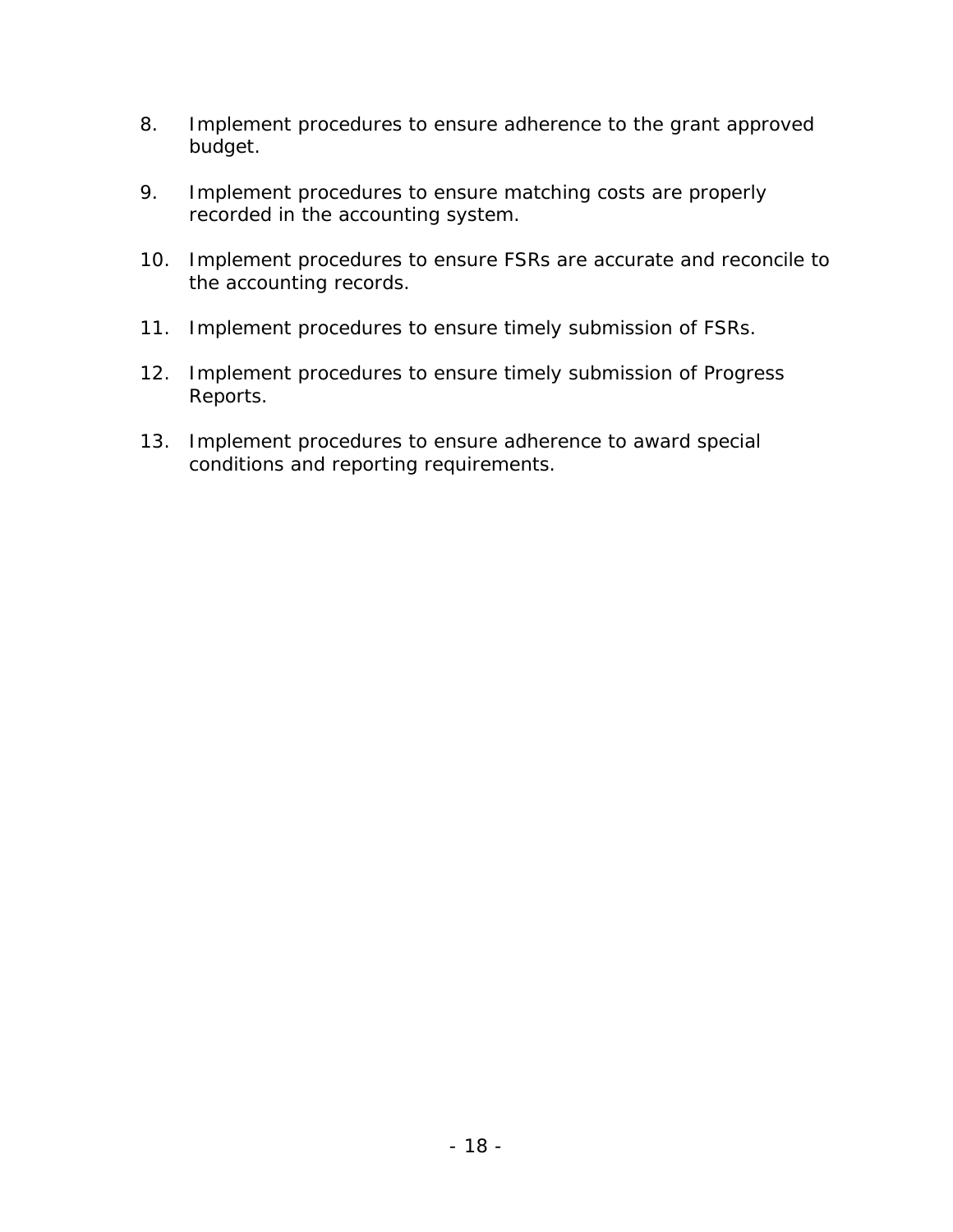# **SCHEDULE OF DOLLAR-RELATED FINDINGS**

| QUESTIONED COSTS <sup>6</sup>                 |   | AMOUNT <sup>7</sup> | <b>PAGE</b> |
|-----------------------------------------------|---|---------------------|-------------|
| <b>Unsupported Direct Costs (Appendix II)</b> |   |                     |             |
| 2005-IW-AX-0007                               |   | 15,186              |             |
| 2005-WR-AX-0068                               |   | 7,212               |             |
| <b>Total Unsupported Direct Costs</b>         |   | 22,398              |             |
| <b>Total Questioned Costs</b>                 |   | 22,398              |             |
| <b>TOTAL DOLLAR RELATED FINDINGS</b>          | S | 22,398              |             |

Source: Office of the Inspector General

 $\overline{a}$ 

<span id="page-24-0"></span> <sup>6</sup>**Questioned Costs** are expenditures that do not comply with legal, regulatory or contractual requirements, or are not supported by adequate documentation at the time of the audit, or are unnecessary or unreasonable. Questioned costs may be remedied by offset, waiver, recovery of funds, or the provision of supporting documentation.

<span id="page-24-1"></span> $7$  Differences in totals throughout the report are due to rounding (the sum of individual numbers prior to rounding may differ from the sum of the individual numbers rounded).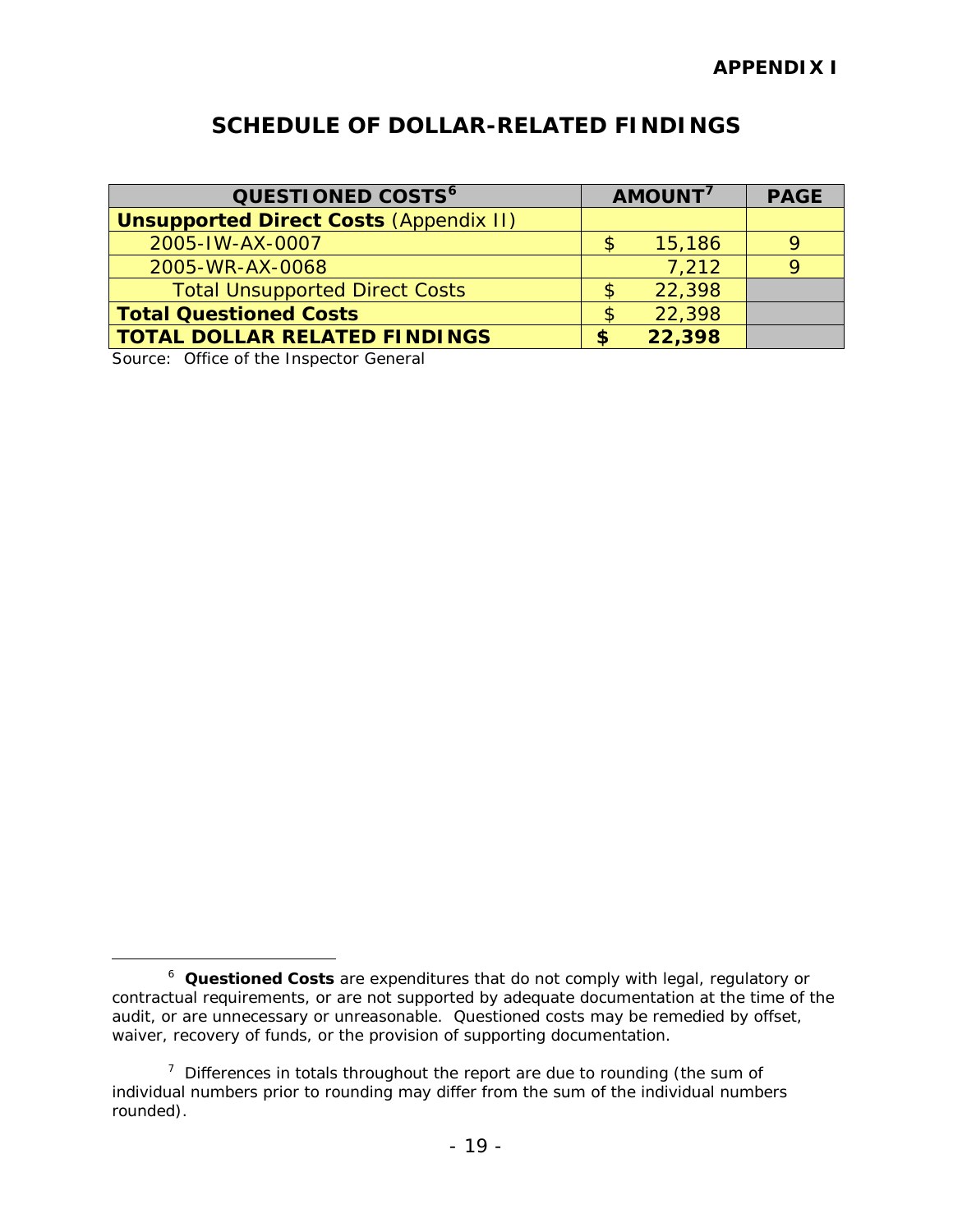# **UNSUPPORTED QUESTIONED COSTS**

## **UNSUPPORTED QUESTIONED COSTS FOR GRANT 2005-IW-AX-0070**

|              |             | <b>CHECK</b>  |                            | <b>PAID</b>   |
|--------------|-------------|---------------|----------------------------|---------------|
| No.          | <b>DATE</b> | <b>NUMBER</b> | MEMO <sup>8</sup>          | <b>AMOUNT</b> |
| 5            | 11/7/06     | 10725         | office supplies            | 216.44<br>\$  |
| 10           | 12/11/06    | 10800         | credit card pymt           | 1,000.00      |
| 30           | 7/6/06      | 10348         | Idging                     | 2,900.00      |
| 31           | 8/29/06     | 10512         | r/t mileage, 2006          | 243.58        |
| 63           | 5/9/07      | 11149         | credit card pymt (partial) | 906.09        |
| 64           | 5/9/07      | 11150         | credit card pymt (partial) | 4,849.63      |
| 65           | 5/9/07      | 11151         | credit card pymt           | 5,070.53      |
| <b>TOTAL</b> |             |               |                            | 15,186<br>\$  |

Source: Office of the Inspector General

### **UNSUPPORTED QUESTIONED COSTS FOR GRANT 2005-WR-AX-0068**

|              |             | <b>CHECK</b>  |                              |                    |
|--------------|-------------|---------------|------------------------------|--------------------|
| No.          | <b>DATE</b> | <b>NUMBER</b> | <b>MEMO</b>                  | <b>PAID AMOUNT</b> |
| $\sqrt{3}$   | 10/8/08     | $\Omega$      | Late fees on Auto tags       | 24.00<br>\$        |
| 27           | 5/9/07      | 11151         | credit card pymt             | 850.63             |
| 31           | 9/25/08     | <sup>0</sup>  | <b>Investigative Audit</b>   | 3,368.26           |
| 32           | 8/11/08     | 891           | Legal Fees 07/24/08-07/29/08 | 1,130.73           |
| 155          | 5/9/07      | 11149         | credit cart pymt (partial)   | 910.94             |
| 156          | 5/9/07      | 11150         | credit card pymt (partial)   | 927.64             |
| <b>TOTAL</b> |             |               | \$7,212.20                   |                    |

Source: Office of the Inspector General

<span id="page-25-0"></span> $\overline{a}$ 

 $8$  Abbreviations in the memo section appear as presented by ADABI.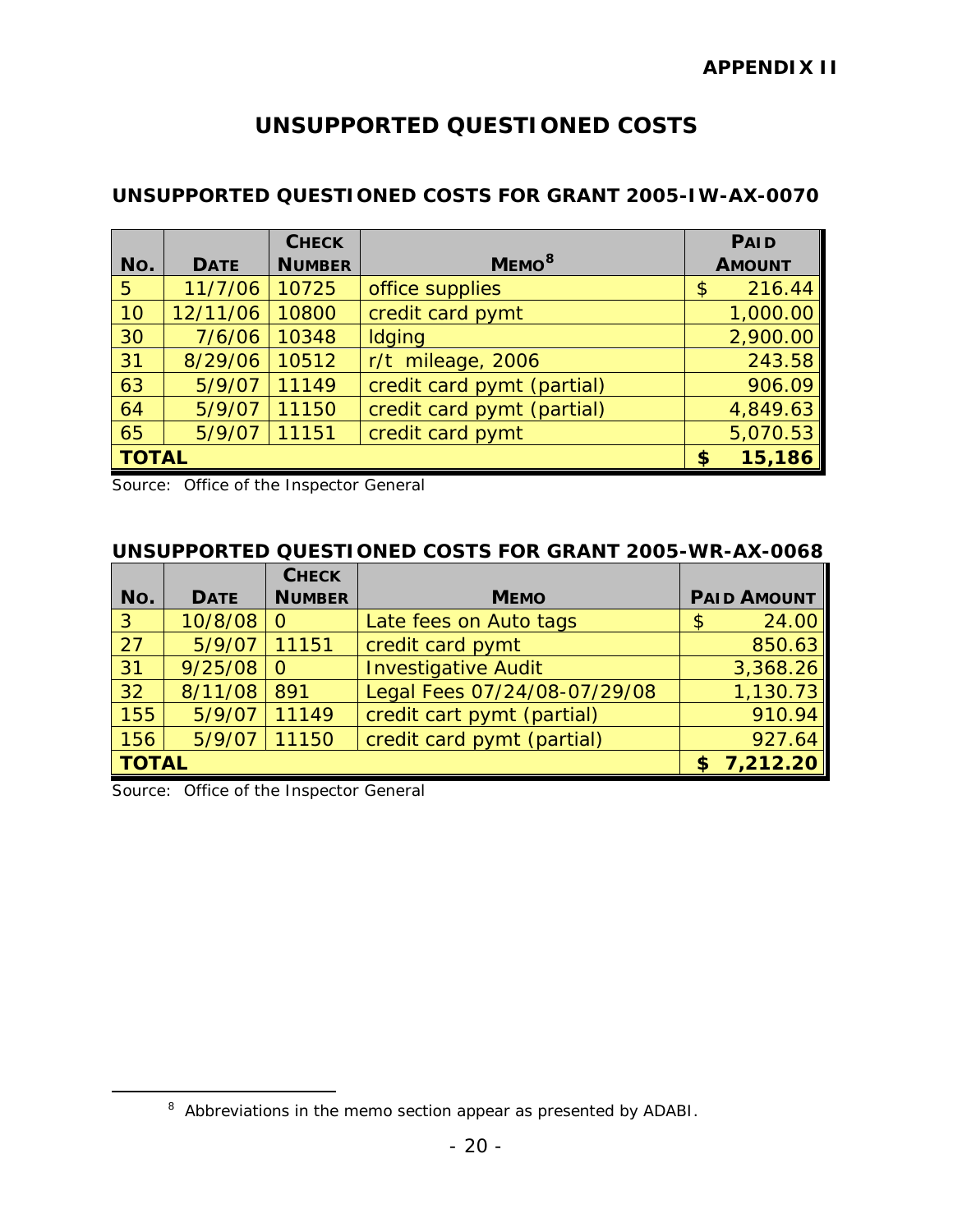# **OBJECTIVES, SCOPE, AND METHODOLOGY**

 accomplishments. The objective of our audit was to review performance in the following areas: (1) internal control environment, (2) drawdowns, (11) monitoring of subgrantees and contractors. We determined that The purpose of this audit was to determine whether reimbursements claimed for costs under the grants were supported; allowable; and in accordance with applicable laws, regulations, guidelines, terms and conditions of the grant and to determine program performance and (3) grant expenditures, including personnel and indirect costs, (4) budget management and control, (5) matching, (6) property management, (7) program income, (8) financial status and progress reports, (9) grant requirements, (10) program performance and accomplishments, and program income, property management, indirect costs, and management of contractors were not applicable to these grants.

 reasonable basis for our findings and conclusions based on our audit We conducted this performance audit in accordance with generally accepted government auditing standards. Those standards require that we plan and perform the audit to obtain sufficient, appropriate evidence to provide a reasonable basis for our findings and conclusions based on our audit objectives. We believe that the evidence obtained provides a objectives.

 December 31, 2009. The Tribal Coalition Program grant, 2005-IW-AX-0007, began September 3, 2005, and was closed September 10, 2008; the Rural Our audit scope was from the inception of the grants through the most recent period for which there were complete financial records, which was Domestic Violence Program grant, 2005-WR-AX-0068, began September 27, 2005, and was still open as of December 31, 2009.

 conditions of the grant. Unless otherwise stated in our report, the criteria We tested compliance with what we consider to be the most important we audit against are contained in the *OJP Financial Guide* and the award documents.

 grant expenditures, including payroll and matching; FSRs; and Progress dollar amounts or expenditure category. Due to findings in ADABI's Single Audit Reports of Fiscal Years 2006 and 2007 concerning credit card In conducting our audit, we performed sample testing in five areas: Reports. In this effort, we employed a judgmental sampling design to obtain broad exposure to numerous facets of the grants reviewed, such as transactions and other unusual transactions recorded in the financial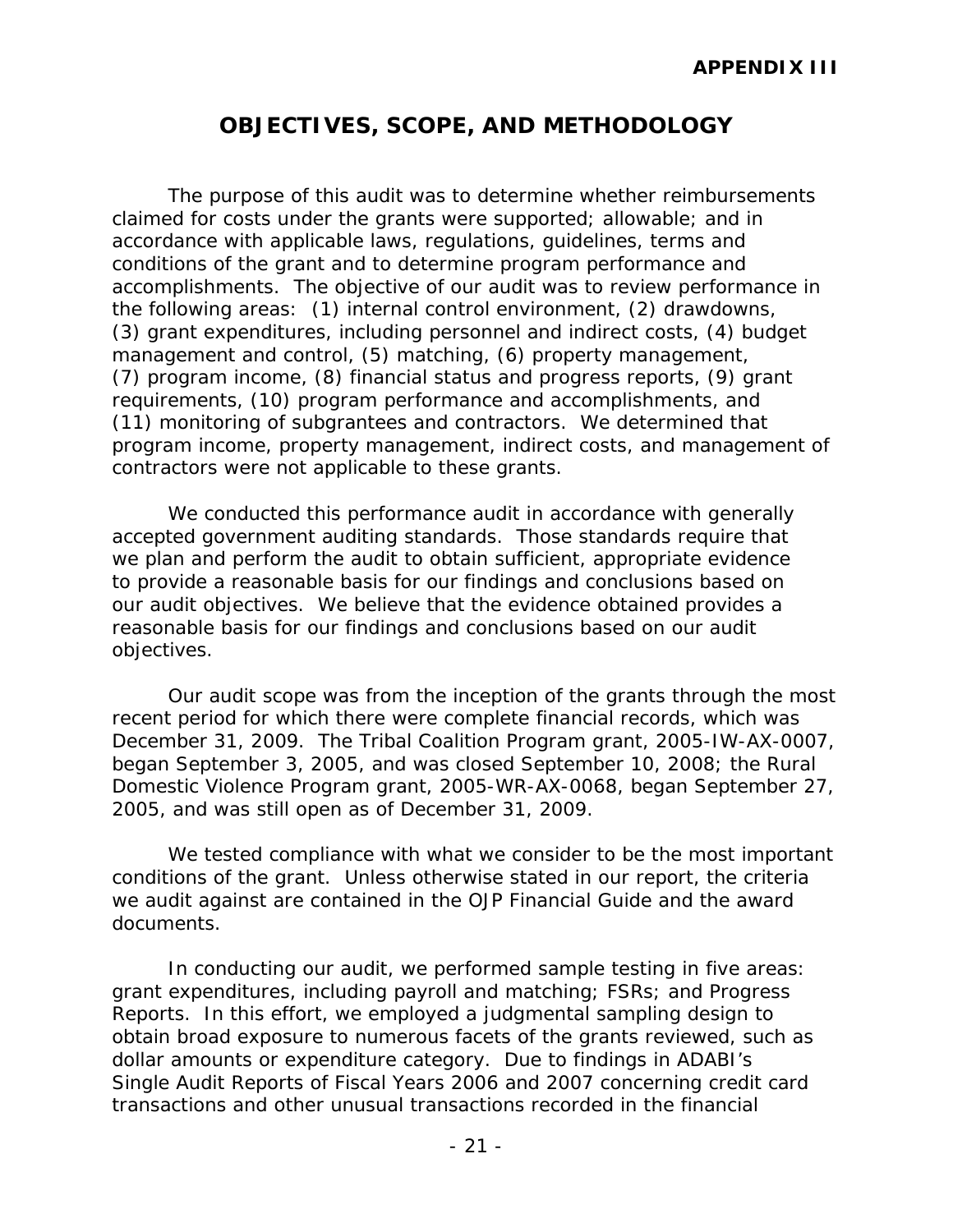statements as miscellaneous, it was determined the sample size for transaction testing would be expanded to 156 for Grant Number 2005-WR-AX-0068 and 65 for Grant Number 2005-IW-AX-0007.

all FSRs for both grants; and the last four Progress Reports for each grant. Additionally, we reviewed payroll records for two ADABI employees covering two pay periods for Grant Number 2005-IW-AX-0007; two employees covering one pay period, and five employees covering another pay period for Grant Number 2005-WR-AX-0068; six matching transactions; This nonstatistical sample design does not allow for projection of the test results to the universes from which the samples were selected.

 evaluated performance to grant objectives. However, we did not test the In addition, we assessed the grantee's monitoring of subrecipientsand reliability of the financial management system as a whole and reliance on computer-based data was not significant to our objectives.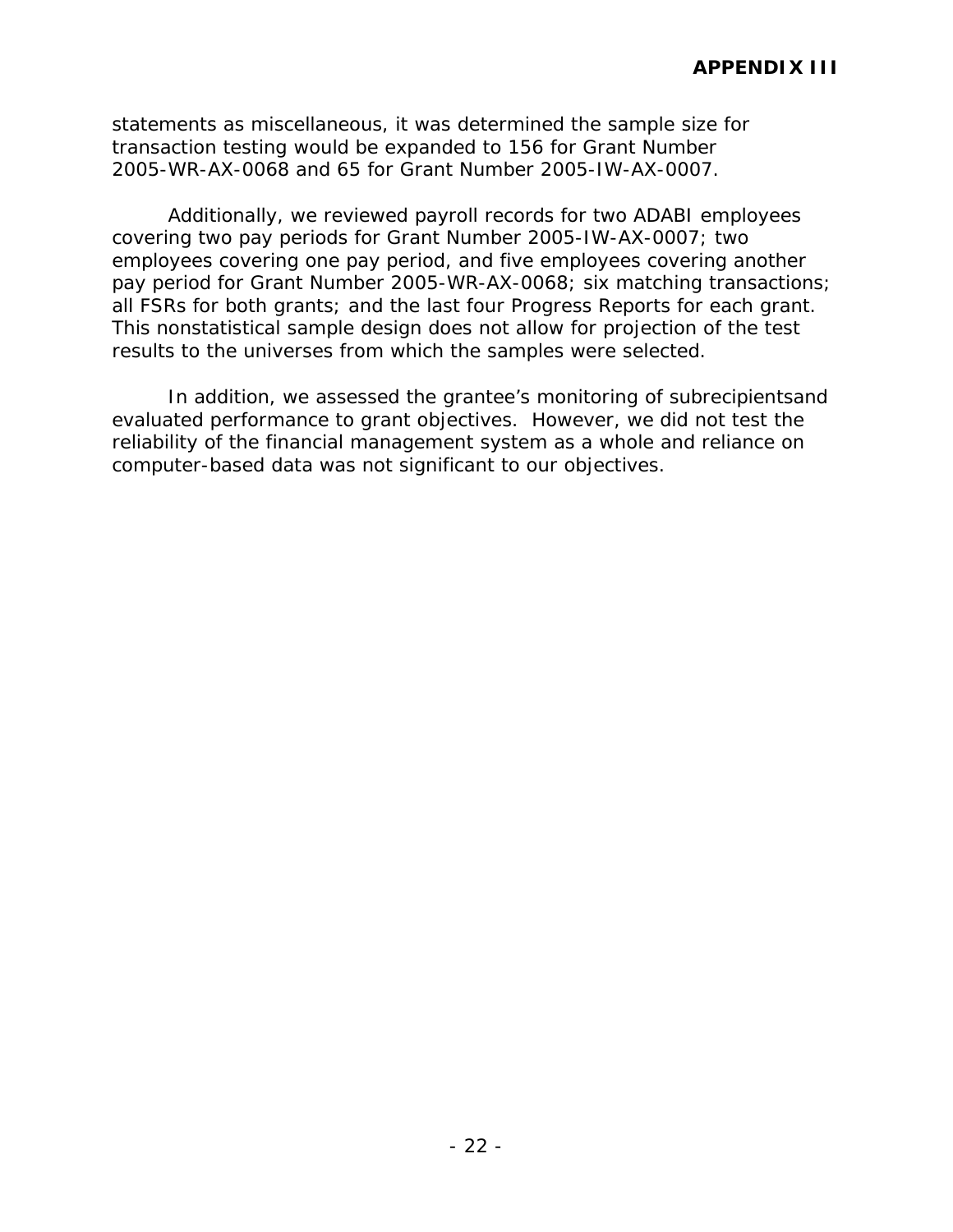# **ADABI RESPONSE TO DRAFT AUDIT REPORT**

July 23, 2010

U.S. Department of Justice Office of the Inspector General Denver Regional Audit Office 1120 Lincoln, Suite 1500 Denver, Colorado 80203

Dear Mr. Sheeren:

This is to provide a written response to your monitoring/draft report of ADABI's site visit conducted on January 11-15, 2010.

The following is a brief narrative responding to the items listed under "Recommendations" in your monitoring/draft report.

#### **Recommendations for Improvement**

- **1.) It is recommended ADABI implement written financial policies and procedures.**
- **Response:** ADABI's Executive Director has a draft Financial Operations Policy Manual, it has been presented to the Board of Directors and Lawyer for their review and should be finalized by the end of December 2010.
	- **2.) It is recommended the ADABI implement procedures to ensure timely completion of single audits.**
	- 3.) **Response:** ADABI will implement in the Financial Policies and Procedures to ensure being reviewed by ADABI's Board of Directors and Lawyer and should be finalized by the end of December 2010. According to the current Draft FPP it does not include timely completion of single audits. The Financial Policies and Procedures are currently Completion of Single audits in a timely matter, the ED will work/include in the Draft FPP and present to the Board of Directors.
	- **4.) It is recommended that ADABI implement procedures to ensure draw downs as accurate and supported by accounting records.**
- **Response:** ADABI administrative assistant and book keeper will keep an accurate spread sheet to clarify each drawn downs as accurate and supported by accounting records. According to the Draft FPP it does not include draw downs, the ED will work/include in the Draft FPP and present it to the Board of Directors.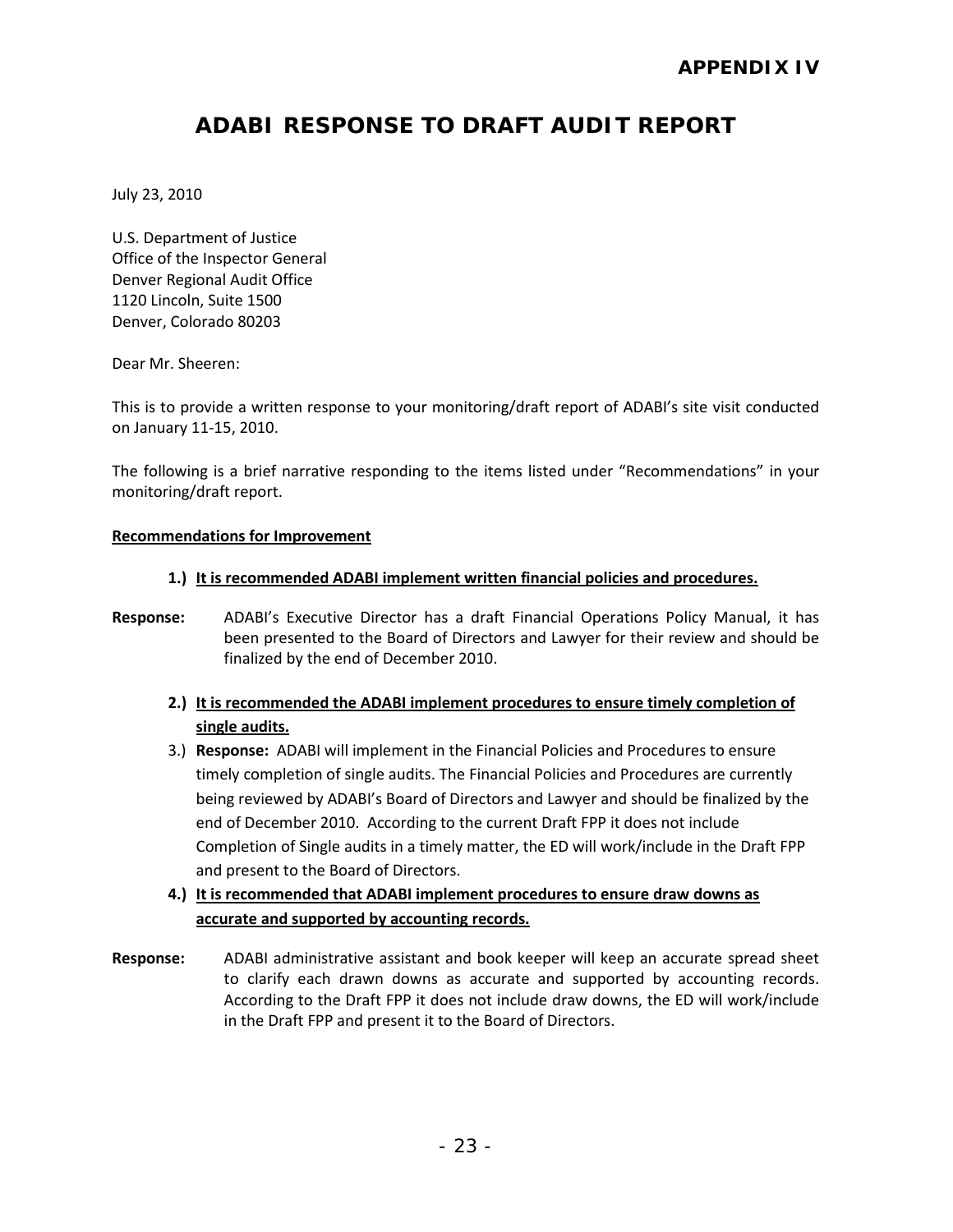### **5.) It is recommended ADABI implement procedures to ensure expenses are properly categorized in the accounting records.**

 **Response:** ADABI will implement procedures to ensure expenses are properly categorized in the accounting records no later than December 2010. Currently ADABI book keeper utilizes an accounting software that categorizes each expense and account/expense is identified properly.

### 6.) It is recommended ADABI remedy \$15,186.00 in unsupported questioned costs for **Grant Number 2005-IW-AX-0007.**

 require an original receipt along with the invoice. ADABI staff searched high and low for boxes in a room without any form or organization and we did the best at finding what we could. ADABI has learned a huge lesson and will try not to make this mistake again. **Response:** This was due to Credit Card expenses with no receipts, currently ADABI no longer has a credit card account. For all expenses that will be paid for by grant funds, ADABI will receipts but files were displaced and misplaced by former staff and paper work placed in

#### 6. **It is recommended ADABI remedy \$7,212.00 in unsupported questioned costs for Grant Number 2005-WR-AX-0068.**

- require an original receipt along with the invoice. ADABI staff searched high and low for box, in a room without any form or organization and we did the best at finding what we could. ADABI has learned a huge lesson and will try not to make this mistake again. **Response:** This was due to Credit Card expenses with no receipts, currently ADABI no longer has a credit card account. For all expenses that will be paid for by grant funds, ADABI will receipts but files were displaced and misplaced by former staff ad paper work placed in
	- **and attendance. According to the FPP it lists the step by step policy of when and how**  7.) **It is recommended ADABI implement procedures to ensure payroll reconciles with time issuing payroll and time and attendance records and posts information for payroll in the general ledger.**
- then to ED for final review and signature. **Response:** ADABI has purchased a digital time clock for staff to clock in and out during their work hours, this has been implemented in the Financial Policies and Procedures. According to the Draft Financial Policies and Procedures it has a step by step policy from AA to BK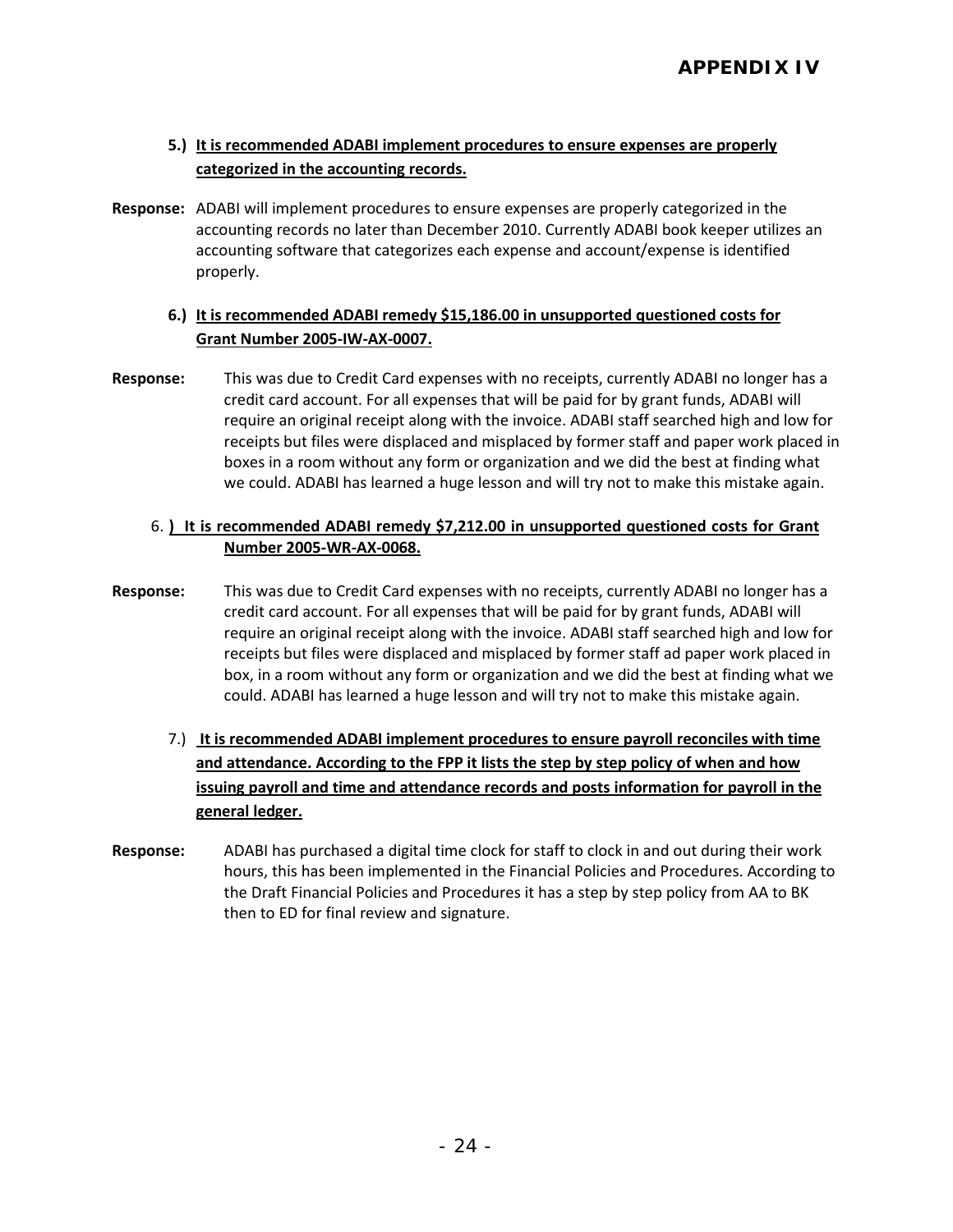### 8.) It is recommended ADABI implement procedures to ensure adherence to the grant **approved budget.**

Response: Ensuring adherence to the grant approval budget has been implemented in the Financial Policies and Procedures and is currently being reviewed by ADABI's Board of Directors and Lawyer. ADABI currently uses a spreadsheet for all expenditures and the Book Keeper keeps spreadsheets current and updated every week. The Administrative Assistant matches to ensure the balance is correct.

### 9.) **It is recommended ADABI implement procedures to ensure matching costs are properly recorded in the accounting system.**

 **Response:** ADABI will implement procedures to ensure matching costs are properly recorded in the accounting system, this is included in the Financial Policy and Procedures. The FPP say "matching" so the ED will work on this and present/include in the policy. states: To complete the process for in-kind donations, contributions, interest and all other income, the Administrative Assistant and Executive Director, follow the appropriate steps as stipulated under, *Deposit of Funds* however it does not specifically

### 10.) **It is recommended ADABI implement procedures to ensure FSR's are accurate and**  reconciled to the accounting records.

**reconciled to the accounting records.**<br>**Response:** ADABI will implement procedures in the Financial Policies and Procedures to ensure Administrative Assistant and Book Keeper will work together to ensure the Financial FSR's are accurate and reconciled to the accounting records. Currently ADABI's Status Report's are accurate and reconciled to the accounting records.

#### 11.) **It is recommended ADABI implement procedures to ensure timely submission of FSR's.**

 Administrative Assistant and Book Keeper will work together to ensure the FSR's are accurate and reconciled to the accounting records and submitted on time and in the Draft FPP it does not have a time line, ED will work/include a time of due date in the policy. **Response:** ADABI will implement procedures in the Financial Policies and Procedures to ensure FSR's are accurate and reconciled to the accounting records. Currently ADABI's

### 12.) It is recommended ADABI implement procedures to ensure timely submission of **Progress Reports.**

- **Response:** ADABI will implement procedures to ensure timely submission of Progress Reports no later than December 2010. Currently the Draft FPP does not have a time line, ED will work/include a time of due date in the policy.
	- 13.)**It is recommended ADABI implement procedures to ensure adherence to award special conditions and reporting requirements.**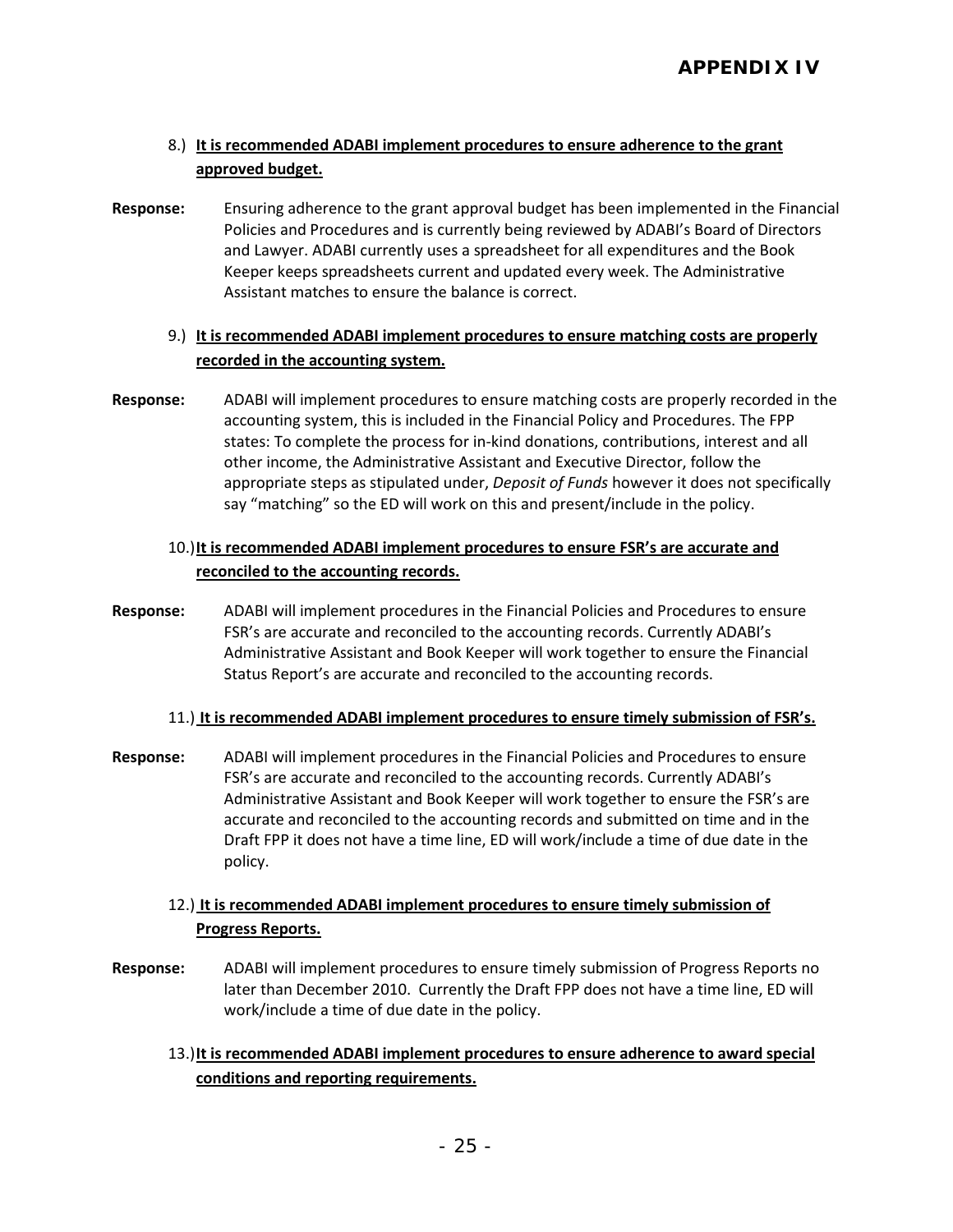special conditions and reporting requirements no later than December 2010. special conditions and reporting requirements no later than December 2010. Responses to the DOJ draft audit recommendations, the procedures will be developed (and/or in **Response:** ADABI will implement in the Financial Policies and Procedures to ensure adherence to award

existence) and are in writing.

Should you have any questions, please call Ralphine Archie or me at 928-674-8314. Thank you.

Respectfully,

*/s/ Lorena T. Halwood*  Lorena T. Halwood

Executive Director

Cc: Ralphine Archie, ADABI Administrative Assistant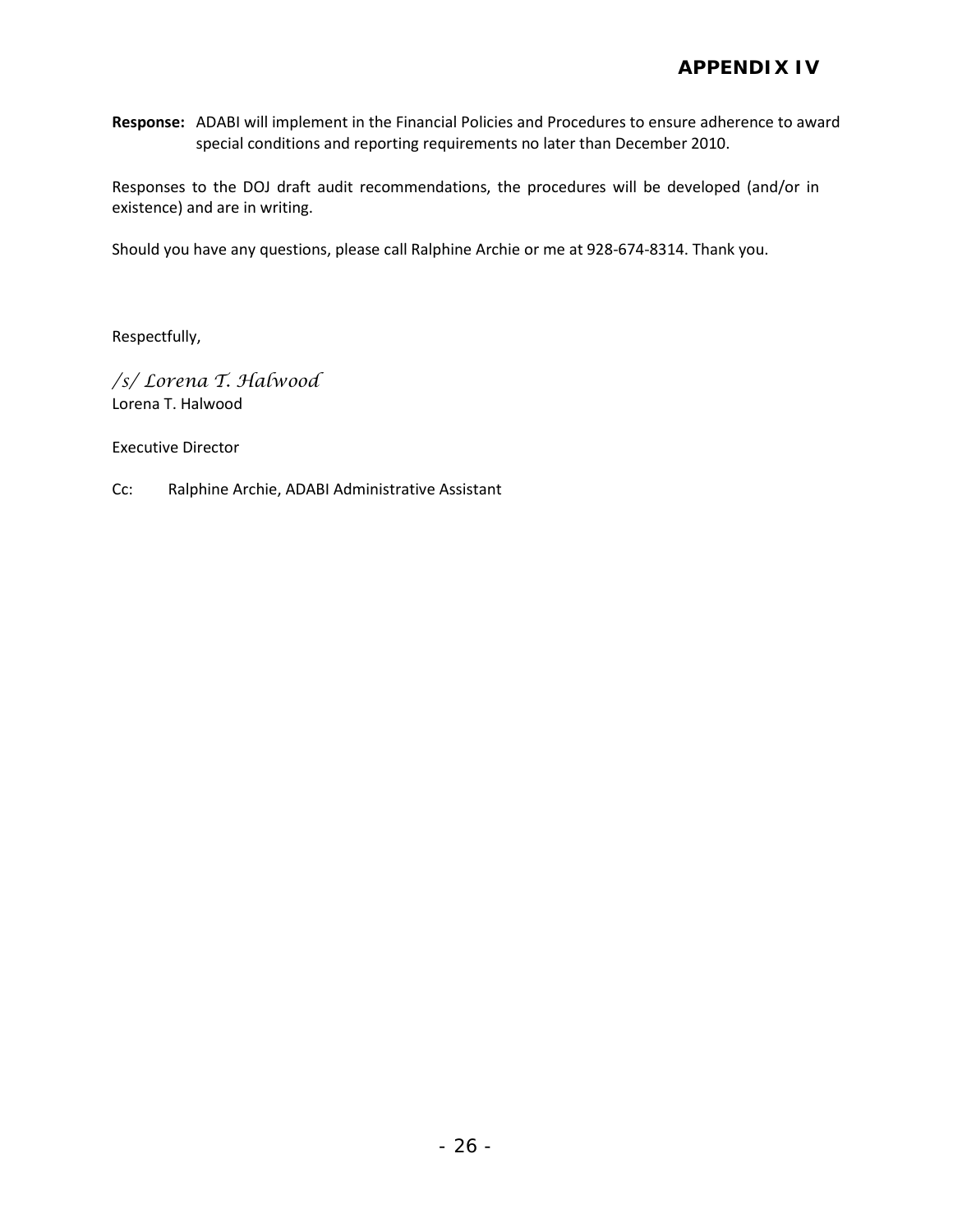# **OVW RESPONSE TO DRAFT AUDIT REPORT**

August 26, 2010

#### **MEMORANDUM**

| TO:             | David Sheeren<br><b>Regional Audit Manager</b><br>Denver Regional Audit Office                                     |
|-----------------|--------------------------------------------------------------------------------------------------------------------|
| FROM:           | Susan B. Carbon<br>Director<br>Office on Violence Against Women                                                    |
|                 | <b>Rodney Samuels</b><br><b>Audit Liaison</b><br>Office on Violence Against Women                                  |
| <b>SUBJECT:</b> | Response to the Draft Audit Report - Audit of the Ama Doo Alchini<br>Bighan, Incorporated (ADABI). Chinle, Arizona |

 subject report resolved and request written acceptance of this action from your office. This memorandum is in response to your correspondence dated May 12, 2010 transmitting the above draft audit report for Ama Doo Alchini Bighan, Incorporated (ADABI). We consider the

 The report contains **thirteen** recommendations and **\$22,398** in unsupported questioned costs. The Office on Violence Against Women (OVW) agrees with the recommendations and is committed to working with the grantee to address each item and bring them to a close as quickly as possible. The following is an analysis of the audit recommendations:

#### 1. **Implement written financial policies and procedures**.

OVW agrees with this recommendation. We will coordinate with ADABI to obtain a copy of the newly implemented written financial policies and procedures.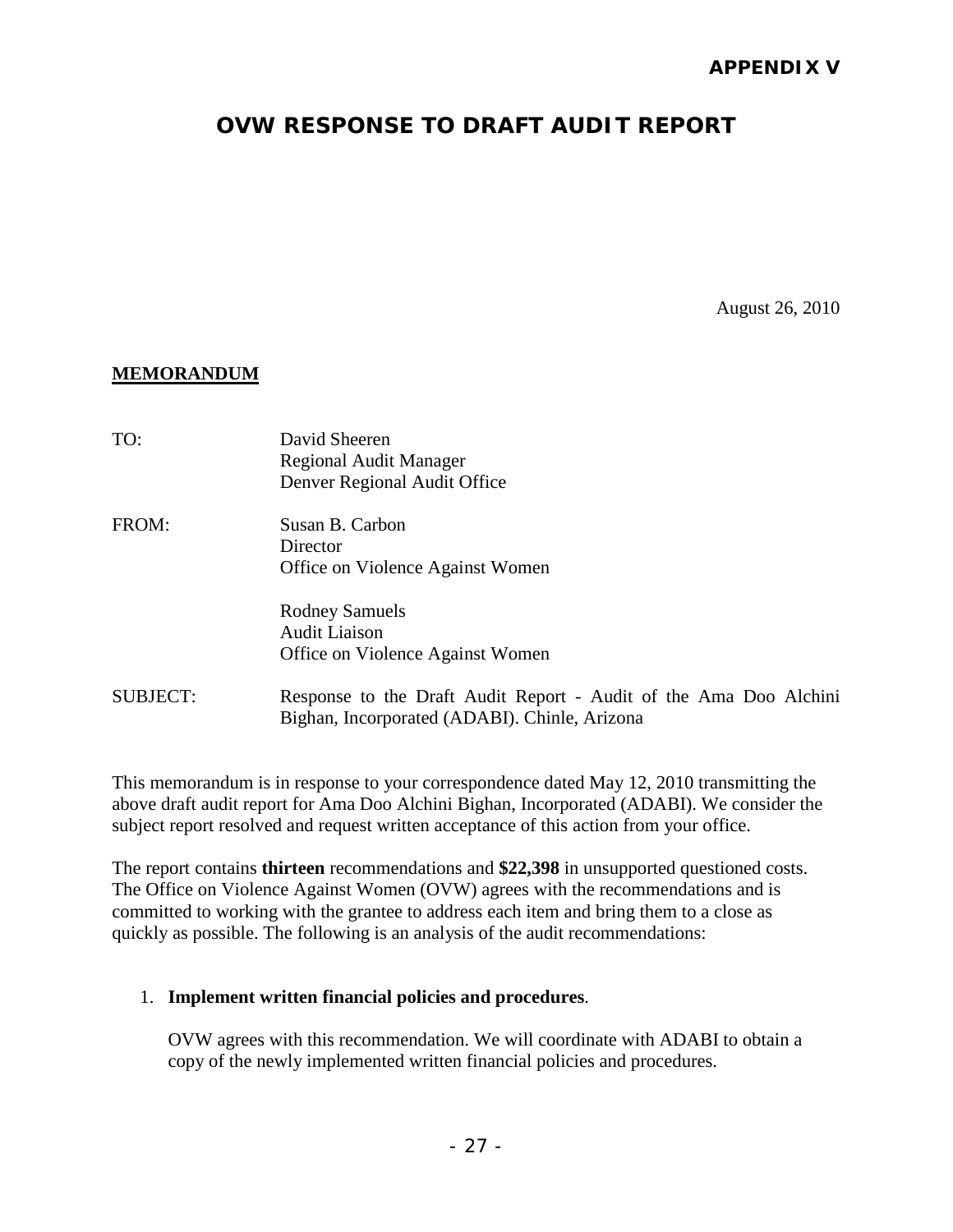#### **2. Implement procedures to ensure timely completion of single audits.**

OVW agrees with this recommendation. We will coordinate with ADABI to obtain a copy of the newly implemented procedures written to ensure timely completion of their single audits.

### **3. Implement procedures to ensure drawdowns are accurate and supported by Accounting records.**

OVW agrees with this recommendation. We will coordinate with ADABI to obtain a copy of the newly implemented procedures written to ensure drawdowns are accurate and supported by accounting records.

#### 4. **Implement procedures to ensure expenses are properly categorized in the accounting records**.

OVW agrees with this recommendation. We will coordinate with ADABI to obtain a copy of the newly implemented procedures written to ensure expenses are properly categorized in the accounting records.

### **5. Remedy \$15,186 in unsupported questioned costs for Grant Number 2005-IW-AX-0007.**

OVW agrees with this recommendation. We will coordinate with ADABI to obtain documentation for the \$15,186 in unsupported questioned costs for Grant No. 2005-IW-AX-0007.

### **6. Remedy \$7,212 in unsupported questioned costs for Grant Number 2005-WR-AX-0068.**

 documentation for the \$7,212 in unsupported questioned costs for Grant No. 2005-WR-AX-0068. OVW agrees with this recommendation. We will coordinate with ADABI to obtain

#### **7. Implement procedures to ensure payroll reconciles with time and attendance.**

OVW agrees with this recommendation. We will coordinate with ADABI to obtain a copy of the newly implemented procedures written to ensure payroll reconciles with time and attendance.

#### **8. Implement procedures to ensure adherence to the grant approved budget.**

OVW agrees with this recommendation. We will coordinate with ADABI to obtain a copy of the newly implemented procedures written to ensure adherence to the grant approved budget.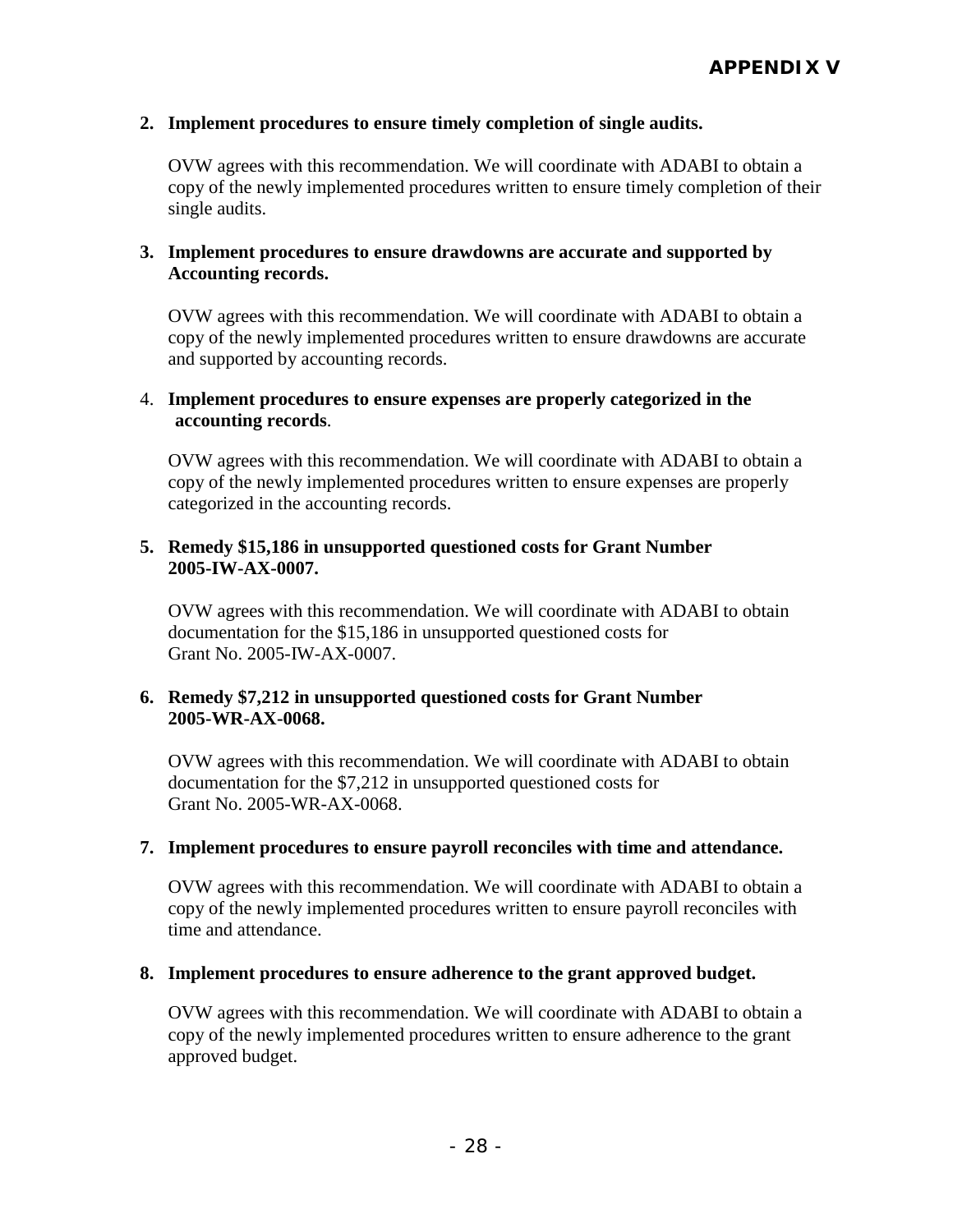### **9. Implement procedures to ensure matching costs are properly recorded in the Accounting system.**

OVW agrees with this recommendation. We will coordinate with ADABI to obtain a copy of the newly implemented procedures written to ensure matching costs are properly recorded in the accounting system.

### **10. Implement procedures to ensure FSRs are accurate and reconcile to the Accounting records.**

OVW agrees with this recommendation. We will coordinate with ADABI to obtain a copy of the newly implemented procedures written to ensure FSRs are accurate and reconcile to the accounting records.

### 11. **Implement procedures to ensure timely submission of FSRs**.

 OVW agrees with this recommendation. We will coordinate with ADABI to obtain a copy of the newly implemented procedures written to ensure timely submission of FSRs.

### **12. Implement Procedures to ensure timely submission of progress reports.**

 OVW agrees with this recommendation. We will coordinate with ADABI to obtain a copy of the newly implemented procedures written to ensure timely submission of progress reports.

### **13. Implement procedures to ensure adherence to award special conditions and reporting requirements.**

OVW agree with this recommendation. We will coordinate with ADABI to obtain a copy of the newly implemented procedures written to ensure adherence to award special conditions and reporting requirements.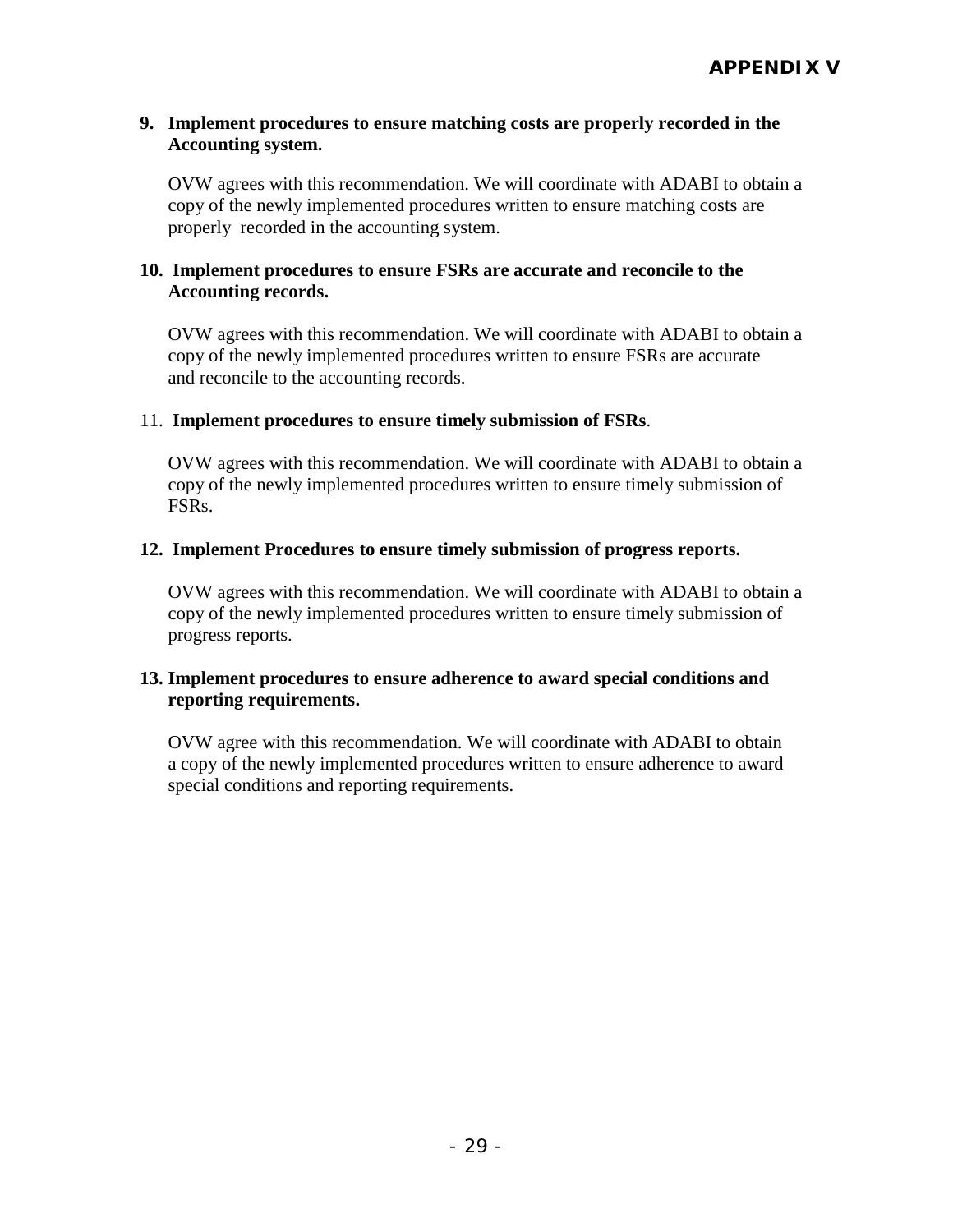work with ADABI to address the recommendations. If you have any questions or require We appreciate the opportunity to review and comment on the draft report. We will continue to additional information, please contact Rodney Samuels of my staff at (202) 514-9820.

cc: Richard Theis Assistance Director Audit Liaison Group Justice Management Division

> Kotora Padgett Accounting Officer Office on Violence Against Women

> Kathy Howkumi Program Specialist Office on Violence Against Women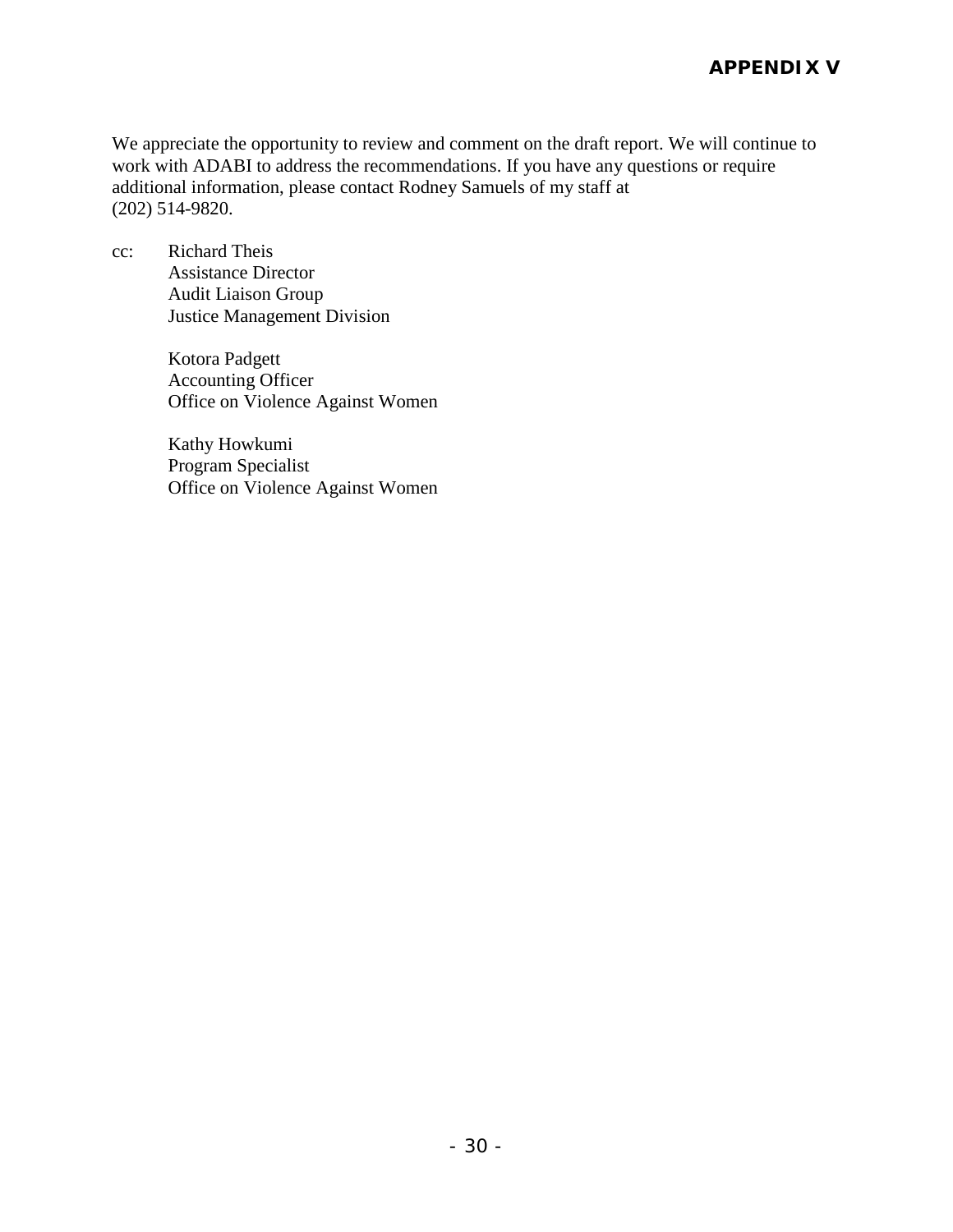# **ANALYSIS AND SUMMARY OF ACTIONS NECESSARY TO CLOSE THE REPORT**

- **1.** Resolved. This recommendation can be closed when we receive documentation that ADABI has remedied its internal control deficiencies related to implementation of written financial policies and procedures.
- **2. Resolved.** This recommendation can be closed when we receive documentation that ADABI has remedied its internal control deficiencies related to ensuring timely completion of single audits.
- **3. Resolved.** This recommendation can be closed when we receive documentation that ADABI has implemented procedures to ensure drawdowns are accurate and supported by accounting records.
- **4. Resolved.** This recommendation can be closed when we receive documentation that ADABI has implemented procedures to ensure expenses are properly categorized in the accounting records.
- 5. Resolved. This recommendation can be closed when we receive documentation that ADABI has remedied the \$15,186 in unsupported questioned costs for Grant Number 2005-IW-AX-0007.
- **6. Resolved.** This recommendation can be closed when we receive questioned costs for Grant Number 2005-WR-AX-0068. documentation that ADABI has remedied the \$7,212 in unsupported
- **7.** Resolved. This recommendation can be closed when we receive documentation that ADABI has implemented procedures to ensure payroll records reconcile with time and attendance records.
- **8. Resolved.** This recommendation can be closed when we receive documentation that ADABI has implemented procedures to ensure adherence to the grant approved budget.
- **9.** Resolved. This recommendation can be closed when we receive documentation that ADABI has implemented procedures to ensure matching costs are properly recorded in the accounting system.
- **10.** Resolved. This recommendation can be closed when we receive documentation that ADABI has implemented procedures to ensure FSRs are accurate and reconcile to the accounting records.